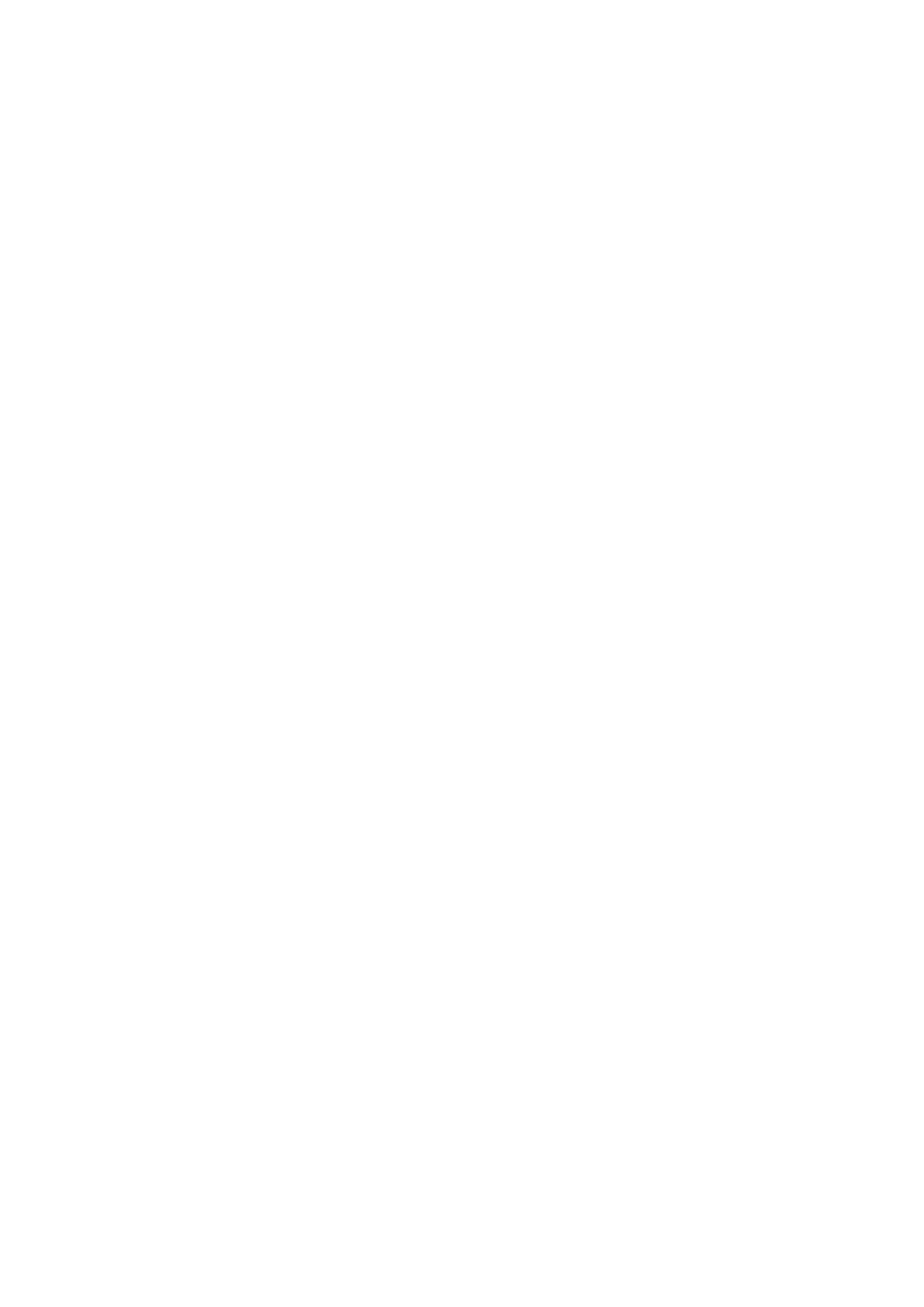

Ellan Vannin

# **CASINO ACT 1986**

# Index

| Section<br>Page                             |                                                   |    |  |  |
|---------------------------------------------|---------------------------------------------------|----|--|--|
|                                             | <b>PART I - GAMING CONTROL COMMISSION</b>         | 5  |  |  |
| 1                                           |                                                   |    |  |  |
| 1A                                          |                                                   |    |  |  |
| 2                                           |                                                   |    |  |  |
| <b>PART II - REGULATION OF CASINOS</b><br>6 |                                                   |    |  |  |
| 3                                           |                                                   |    |  |  |
| 4                                           |                                                   |    |  |  |
| 5                                           |                                                   |    |  |  |
| 5A                                          |                                                   |    |  |  |
| 6                                           |                                                   |    |  |  |
| 7                                           |                                                   |    |  |  |
| 8                                           |                                                   |    |  |  |
| 9                                           |                                                   |    |  |  |
| 10                                          |                                                   |    |  |  |
| 11                                          |                                                   |    |  |  |
| 12                                          |                                                   |    |  |  |
|                                             | <b>PART IIA - TEMPORARY PREMISES CERTIFICATES</b> | 15 |  |  |
| 12A                                         | <u> 1989 - Johann Barbara, martxa alemaniar a</u> |    |  |  |
| 12B                                         |                                                   |    |  |  |
| 12C                                         |                                                   |    |  |  |
| 12D                                         |                                                   |    |  |  |
| 12E                                         |                                                   |    |  |  |
| 12F                                         |                                                   |    |  |  |
| 12G                                         |                                                   |    |  |  |
| 12H                                         |                                                   |    |  |  |
| 12I                                         |                                                   |    |  |  |
| 12J                                         |                                                   |    |  |  |
| 12K                                         |                                                   |    |  |  |
| 12L                                         |                                                   |    |  |  |

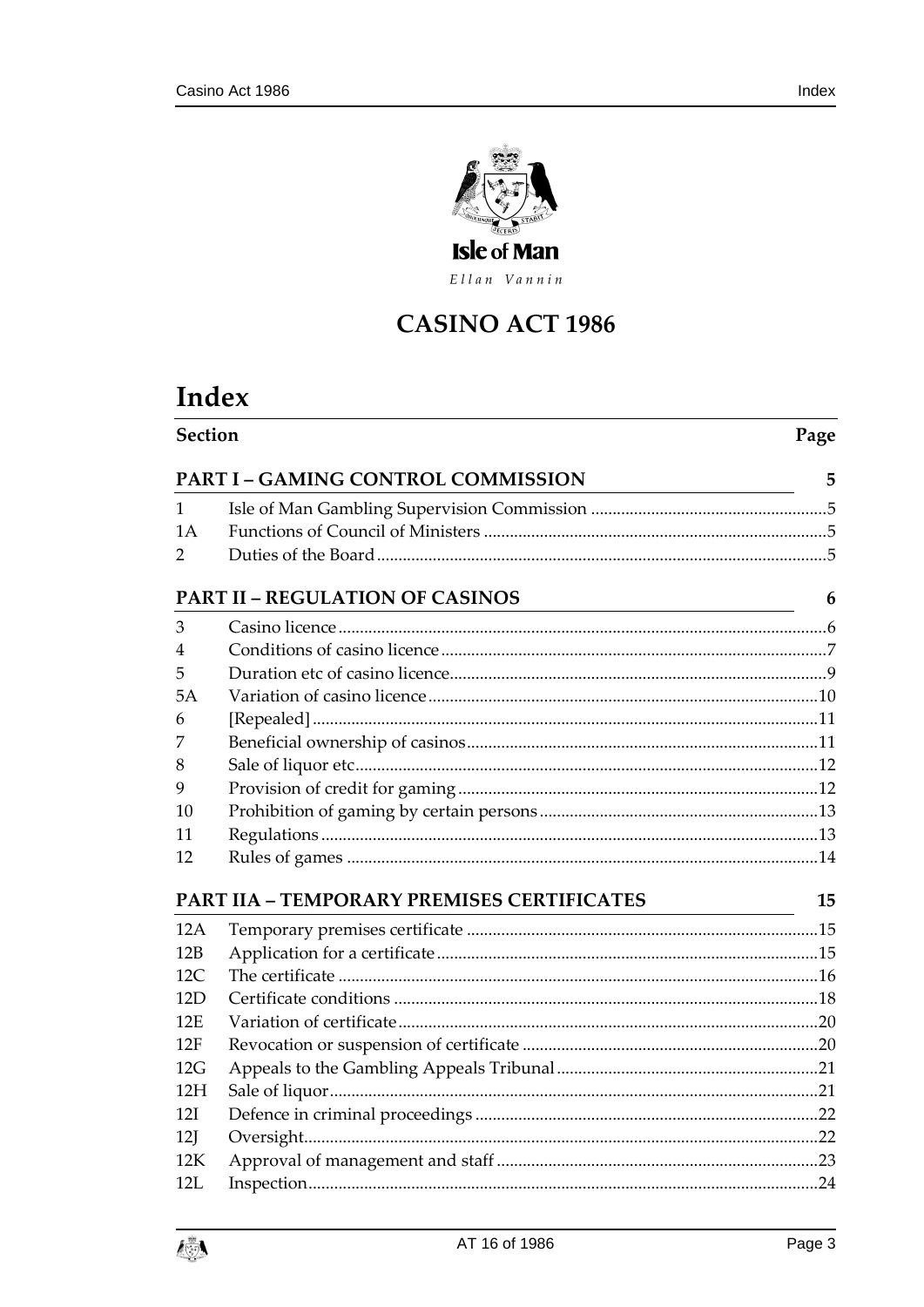| 12M                                             |                                                                        |    |  |
|-------------------------------------------------|------------------------------------------------------------------------|----|--|
| 12N                                             |                                                                        |    |  |
|                                                 | <b>PART III - CASINO CONCESSIONS</b>                                   | 26 |  |
| 13                                              |                                                                        |    |  |
| 14                                              |                                                                        |    |  |
| <b>PART IV - MISCELLANEOUS AND SUPPLEMENTAL</b> |                                                                        |    |  |
| 15                                              | Power of court to prohibit persons convicted of offences from entering |    |  |
| 16                                              |                                                                        |    |  |
| 17                                              |                                                                        |    |  |
| 18                                              |                                                                        |    |  |
| 19                                              |                                                                        |    |  |
| 20                                              |                                                                        |    |  |
| 21                                              |                                                                        |    |  |
| 22                                              |                                                                        |    |  |
| 23                                              |                                                                        |    |  |
| 24                                              |                                                                        |    |  |
| 25                                              |                                                                        |    |  |
|                                                 | <b>SCHEDULE 1</b>                                                      | 33 |  |
|                                                 | EXCEPTIONS, ADAPTATIONS AND MODIFICATIONS SUBJECT TO                   |    |  |
|                                                 | WHICH THE LICENSING ACT 1995 APPLIES                                   | 33 |  |
|                                                 | <b>SCHEDULE 2</b>                                                      | 34 |  |
|                                                 | CONSEQUENTIAL AMENDMENTS                                               | 34 |  |
|                                                 | <b>SCHEDULE 3</b>                                                      | 34 |  |
|                                                 | <b>ENDNOTES</b>                                                        | 35 |  |
|                                                 | <b>TABLE OF LEGISLATION HISTORY</b>                                    | 35 |  |
| <b>TABLE OF RENUMBERED PROVISIONS</b><br>35     |                                                                        |    |  |
| <b>TABLE OF ENDNOTE REFERENCES</b><br>35        |                                                                        |    |  |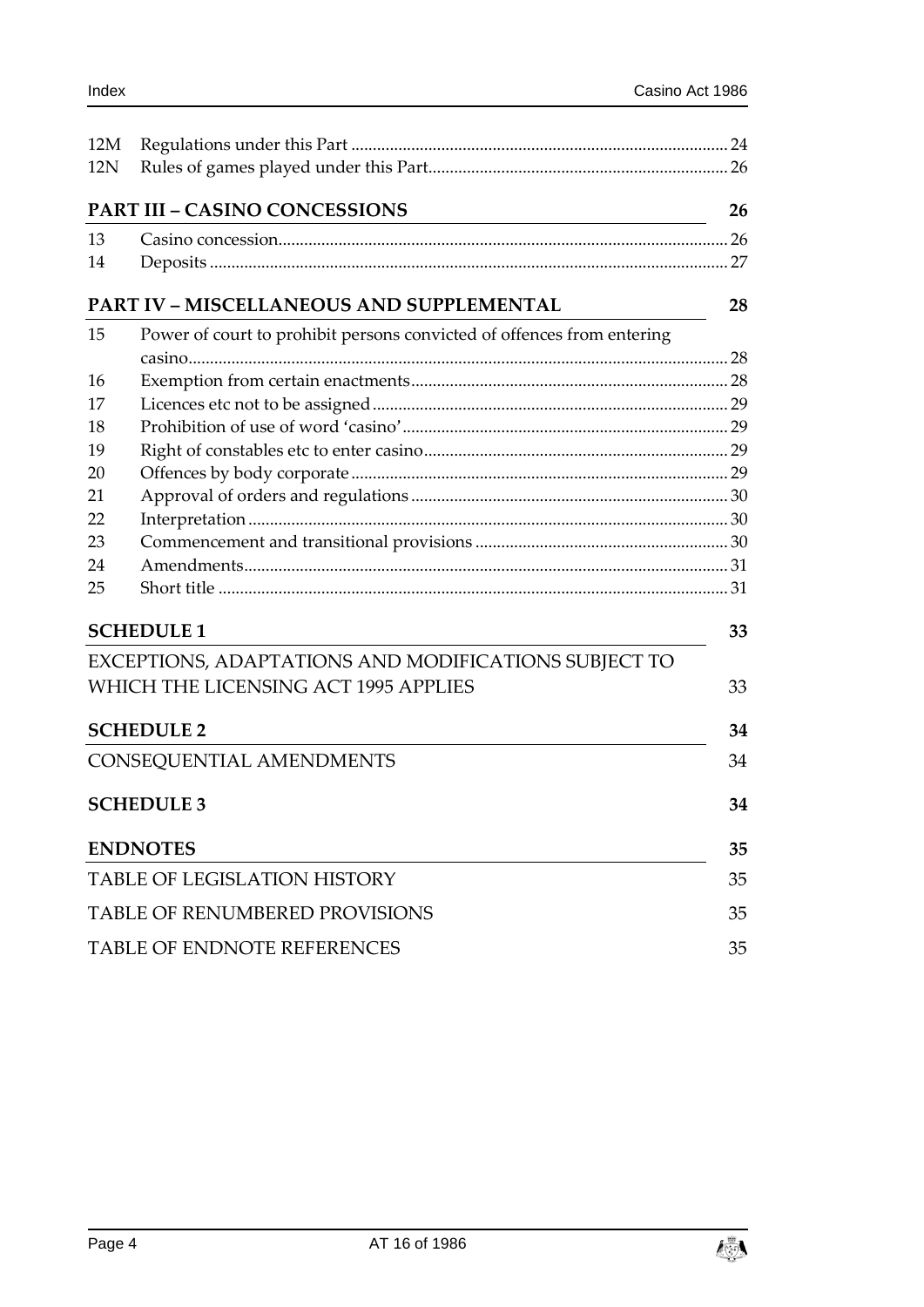

# **CASINO ACT 1986**

| Received Royal Assent: | 11 April 1986  |
|------------------------|----------------|
| Passed:                | 15 April 1986  |
| Commenced:             | See section 23 |

**AN ACT** to make fresh provision for gaming at casinos; and for connected purposes.

<span id="page-4-0"></span>**GENERAL NOTE:** The maximum fines in this Act are as increased by the *Criminal Justice (Penalties, Etc.) Act 1993* s 1.

# **PART I – GAMING CONTROL COMMISSION**

#### <span id="page-4-1"></span>**1 Isle of Man Gambling Supervision Commission**<sup>1</sup>

- (1) The Isle of Man Gambling Supervision Commission (in this Act referred to as "**the Board**") shall perform the functions conferred on it under this Act.**<sup>2</sup>**
- (2) [Repealed]**<sup>3</sup>**
- (3) [Repealed]**<sup>4</sup>**
- (4) [Repealed]**<sup>5</sup>**

## <span id="page-4-2"></span>**1A Functions of Council of Ministers**

The Council of Ministers shall, subject to the provisions of this Act, grant such licences as may be necessary for the purpose of permitting the operation of one or two (but not more than two) casinos.**<sup>6</sup>**

## <span id="page-4-3"></span>**2 Duties of the Board**

- (1) The Board shall, subject to the provisions of this Act and of regulations made thereunder, —
	- (a) [Repealed]**<sup>7</sup>**
	- (b) supervise and control the operation of any casino;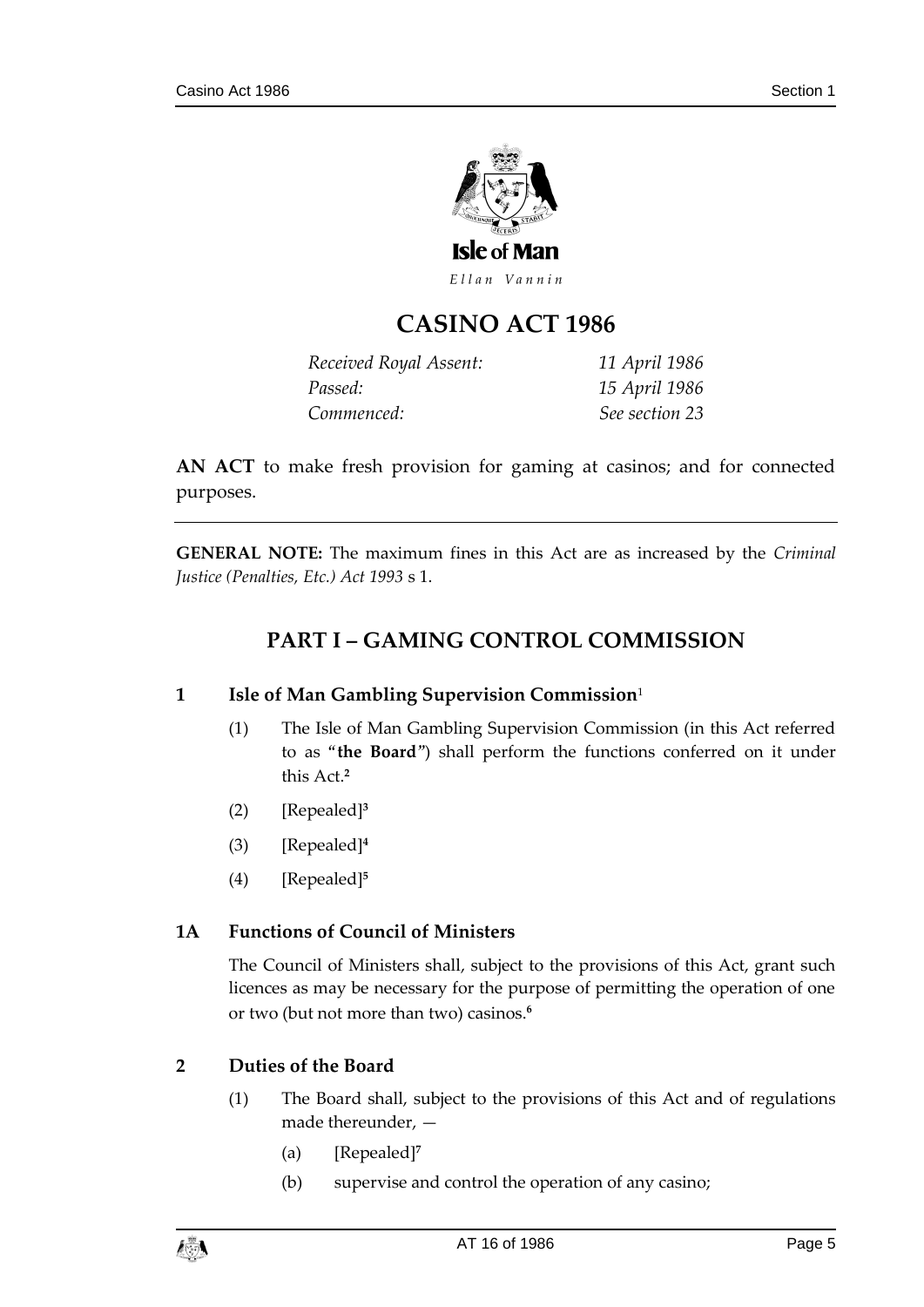- (c) investigate the character and financial status of any person applying for or holding any licence under this Act or otherwise concerned with the provision, operation or management of any casino or proposed casino;
- (d) ensure that all fees, royalties and other moneys payable to the Treasury by a person providing or operating a casino are duly paid and accounted for.
- <span id="page-5-0"></span>(2) [Repealed]**<sup>8</sup>**

# **PART II – REGULATION OF CASINOS**

#### <span id="page-5-1"></span>**3 Casino licence**

- (1) Subject to the provisions of this Act and to regulations made thereunder, the Council of Ministers may grant to a person named therein a licence (a "**casino licence**") authorising the playing of prescribed games at such premises (a "**casino**") as may be specified in the licence.**<sup>9</sup>**
- (1A) A casino licence (other than a licence granted in pursuance of a concession) may specify the facilities and amenities which are to be provided by the holder of the licence —
	- (a) at the casino, and
	- (b) at such other premises ("**associated premises**"), if any, adjacent to or adjoining the casino as may be specified in the licence.**<sup>10</sup>**
- (2) to (5) [Repealed]**<sup>11</sup>**
- (6) The Council of Ministers shall not grant a casino licence to any person unless it is satisfied —
	- (a) that he is a person of integrity;
	- (b) that he has adequate knowledge and financial means available to operate the casino;
	- (c) that he is the occupier of the whole of the casino and any associated premises and has such security of tenure of the casino and any associated premises as the Council of Ministers considers adequate;**<sup>12</sup>**
	- (d) that he intends to operate all the facilities and amenities to be provided at the casino and any associated premises;

and, in the case of a licence intended to be granted to a body corporate, —

- (e) that the body is incorporated in the Island; and
- (f) that the relevant share capital of the body is beneficially owned by a person or persons of integrity.**13**

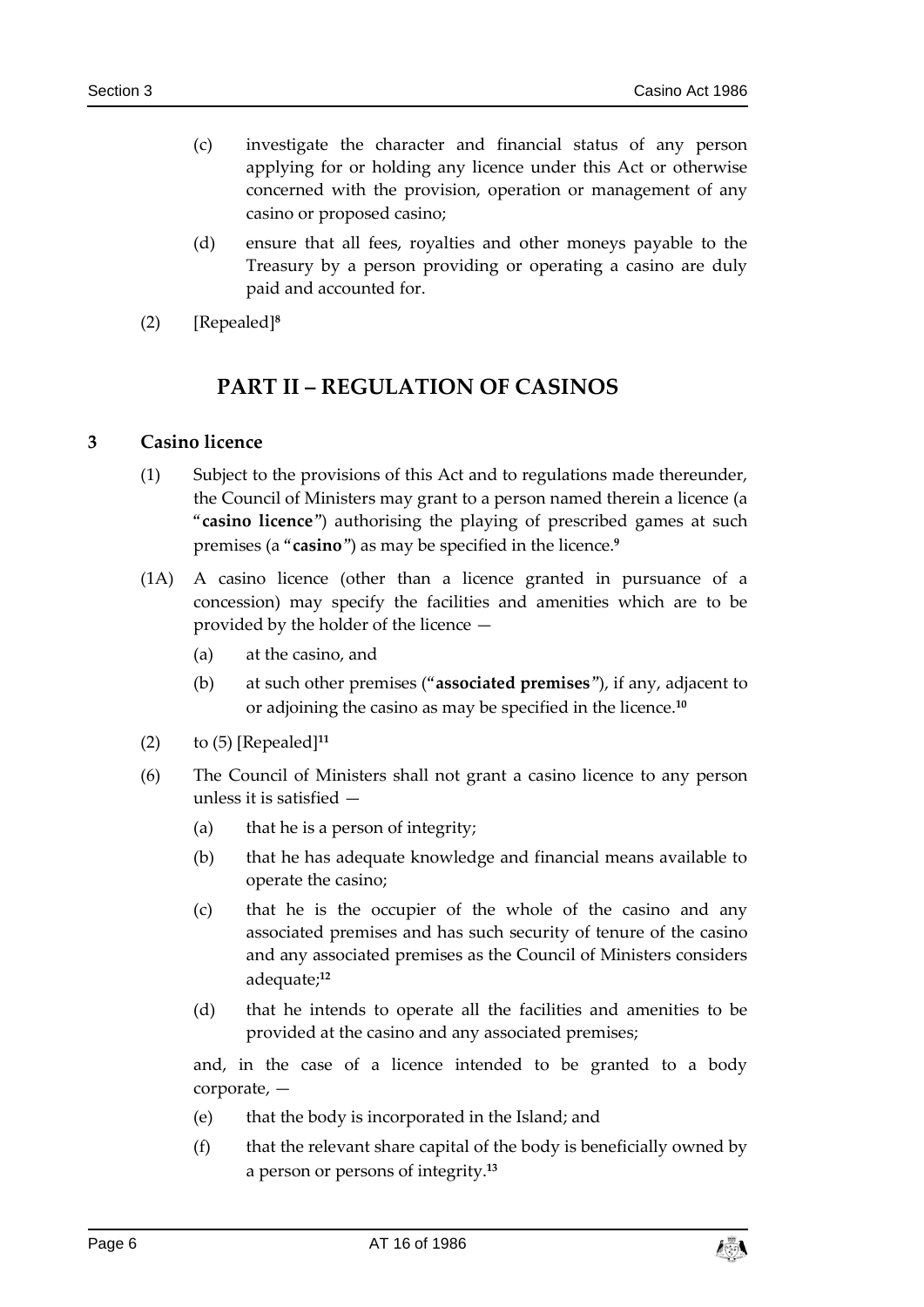- (7) [Repealed]**<sup>14</sup>**
- (8) [Repealed] **15**
- (9) A casino licence shall specify the rooms in the casino which (subject to the provisions of this Act and of the *Licensing Act 1961*) may be used —
	- (a) as gaming rooms; and
	- (b) for the sale or supply of liquor.**<sup>16</sup>**

## <span id="page-6-0"></span>**4 Conditions of casino licence**

- (1) Subject to the following provisions of this section, a casino licence may contain such conditions as the Council of Ministers thinks fit.**<sup>17</sup>**
- (2) If the Council of Ministers thinks fit, a casino licence (other than a licence granted in pursuance of a concession) shall contain a condition that the holder of the licence shall carry out at the casino and any associated premises such works as may be specified in the direction —
	- (a) at a cost specified in the licence (which shall not be less than an amount specified in the direction);
	- (b) within a time or in accordance with a timetable specified in the licence;
	- (c) in accordance with plans and specifications approved by the Board; and
	- (d) to the satisfaction of the Board.**<sup>18</sup>**
- (3) A casino licence shall contain the following conditions
	- (za) that the holder of the licence complies at all times during the currency of the licence with AML/CFT legislation;**<sup>19</sup>**
	- (a) that the holder of the licence shall pay to the Treasury  $-$ 
		- (i) on the grant or renewal of the licence, an annual fee specified in the licence; and
		- (ii) if any proportion is specified in the licence for the purpose of this sub-paragraph, a royalty consisting of that proportion of the gross daily receipts, to be accounted for and paid at such intervals as may be so specified;**<sup>20</sup>**
	- (b) that the holder of the licence, if a body corporate, shall notify the Board of any change in the beneficial ownership of any relevant share capital in the body;
	- (c) where the holder of the licence is a body corporate, that no person shall be appointed to be a director of the body unless the Board is satisfied that he is a person of integrity;
	- (d) that the holder of the licence shall, whenever required by the Board, provide such information as the Board may require to satisfy the Board —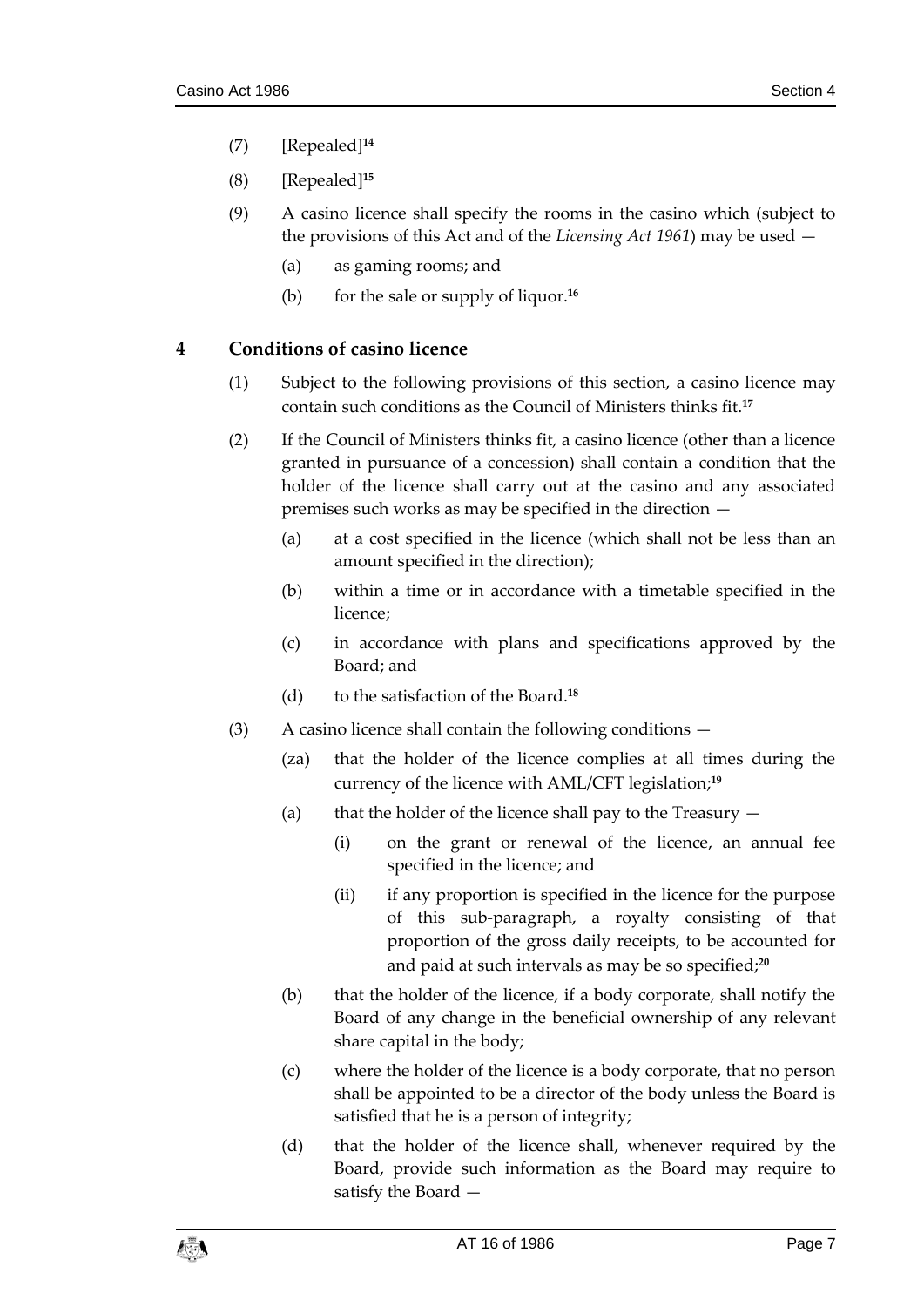- (i) as to the profitability of the business of the holder of the licence carried on at the casino;
- (ii) that the holder of the licence continues to have adequate financial means available to operate the casino;
- (iii) that the holder of the licence has complied with its obligations under paragraph (za);**<sup>21</sup>**
- (e) that no structural alteration or extension of the casino shall be carried out without the consent of the Board;
- (f) that no part of the casino other than a room specified in the licence under section 3(9)(a) or (b) shall be used as a gaming room or, as the case may be, for the sale or supply of intoxicating liquor.**<sup>22</sup>**
- (g) that the whole of the casino and any associated premises shall remain in the occupation and under the control of the holder of the licence; and
- (h) that the holder of the licence shall continue to provide at the casino and any associated premises the facilities and amenities specified under section 3(1A).**<sup>23</sup>**
- (4) [Repealed]**<sup>24</sup>**
- (5) For the purpose of subsection  $(3)(a)(ii)$  'gross daily receipts' means  $-$ 
	- (a) in a case where the holder of a casino licence accepts any bet or stake made during the playing of a prescribed game, the total amount taken in bets or stakes at all such games played on any day after deducting therefrom the total amounts of all winnings paid out to persons making such bets or stakes;
	- (b) in a case where the holder of a casino licence does not accept any bet or stake during the playing of a prescribed game, but instead charges a fee to any person or persons for the use of its facilities and staff in connection with the playing of any prescribed game, the total amount taken in fees at all such games played on any day; and
	- (c) in a case which, in the opinion of the Board does not fall within either paragraph (a) or paragraph (b) or, although falling within one or other paragraph, operates so as to produce royalties which the Board considers to be disproportionately low in comparison with the profit accruing or believed to be accruing to the holder of a casino licence, either directly or indirectly, out of the playing of a prescribed game, such amount calculated in such manner as the Board and the holder of the licence may agree or, in default of agreement, as may be determined by the Civil Division (Summary Jurisdiction) as being the gross receipts of the holder arising out of the playing of a prescribed game.**25**

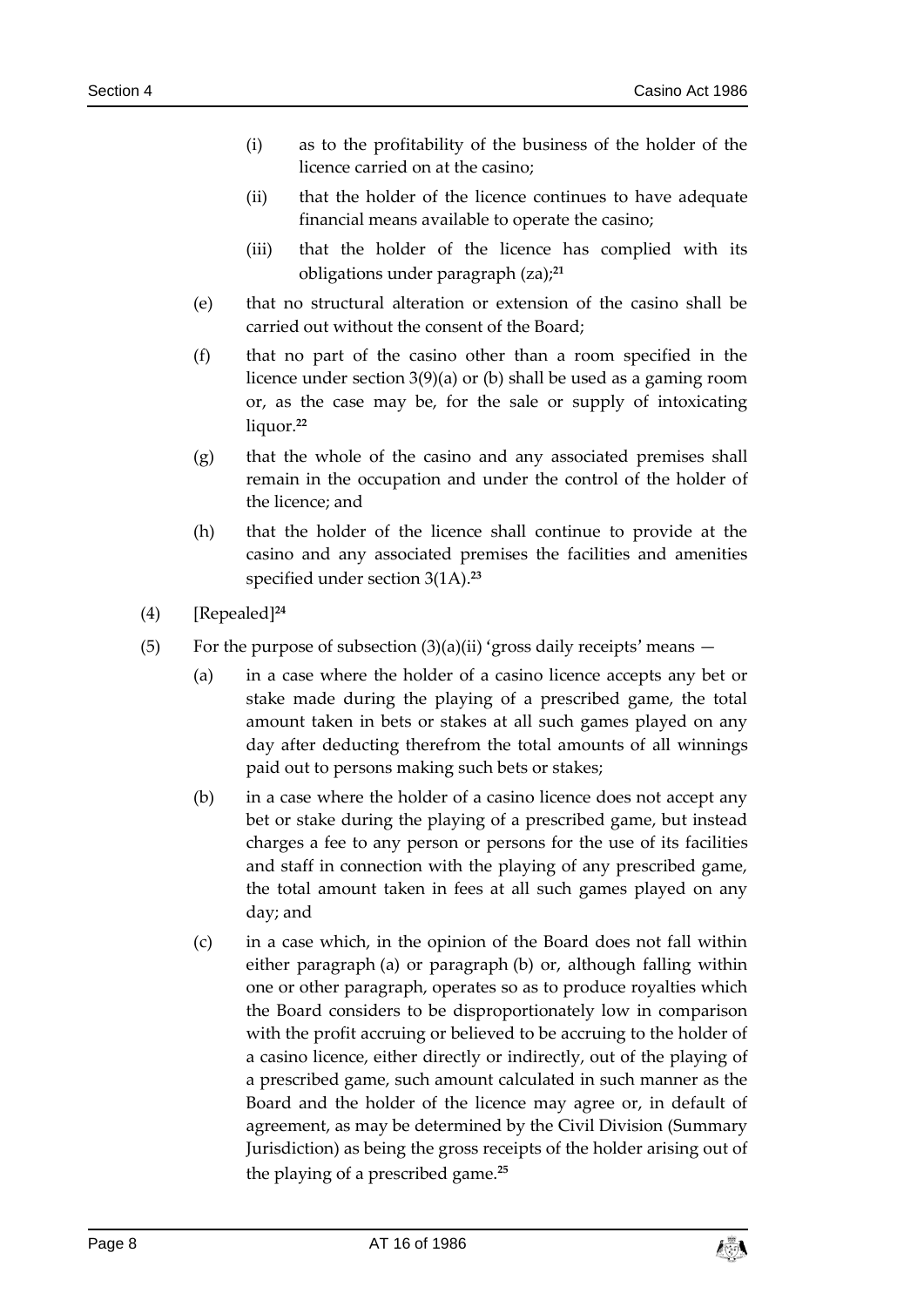- (6) Failure by the holder of a casino licence to comply with a condition under subsection (3)(c) shall not invalidate the appointment in question.**<sup>26</sup>**
- (7) In this section "AML/CFT legislation" means any of the following enactments —
	- (a) the *Anti-Terrorism and Crime Act 2003*;
	- (b) Part 3 (money laundering) of the *Proceeds of Crime Act 2008*;
	- (c) the *Terrorism and Other Crime (Financial Restrictions) Act 2014*;
	- (d) any instrument of a legislative character made under one of the Acts mentioned in paragraph (a) to (c).**<sup>27</sup>**

#### <span id="page-8-0"></span>**5 Duration etc of casino licence**

- (1) A casino licence shall remain in force for a period of one year from the date on which it is granted.
- (2) Subject to subsection (3) and (4), the Board may renew a casino licence for successive periods of one year on the application of the holder of the licence.
- (3) A casino licence shall not be renewed so as to be in force after the expiry of 10 years after the date on which it was originally granted.
- (3A) In relation to a casino licence which is expressed to be granted for a temporary period not exceeding 3 years specified in the licence, subsection (3) shall have effect with the substitution for the reference to 10 years of a reference to the period specified in the licence.**<sup>28</sup>**
- (4) The Board shall not renew a casino licence if, after consultation with the Council of Ministers, it is satisfied that the holder of the licence would not be eligible to be granted a licence anew on one or more of the grounds specified in section 3(6).**<sup>29</sup>**
- (5) [Repealed]**<sup>30</sup>**
- (6) Subject to subsections (3) and (4), the Board shall not refuse to renew a casino licence unless the holder of the licence —
	- (a) is convicted of an offence under section 39 of the *Gaming, Betting and Lotteries Act 1988* (cheating);**<sup>31</sup>**
	- (b) is convicted of an indictable offence by any court in the British Islands or the Republic of Ireland;
	- (c) is convicted twice within any period of 12 months of an offence under section 134(1) of the *Licensing Act 1961* (drunkenness in licensed premises);
	- (d) has failed without reasonable excuse to comply with the conditions of the licence;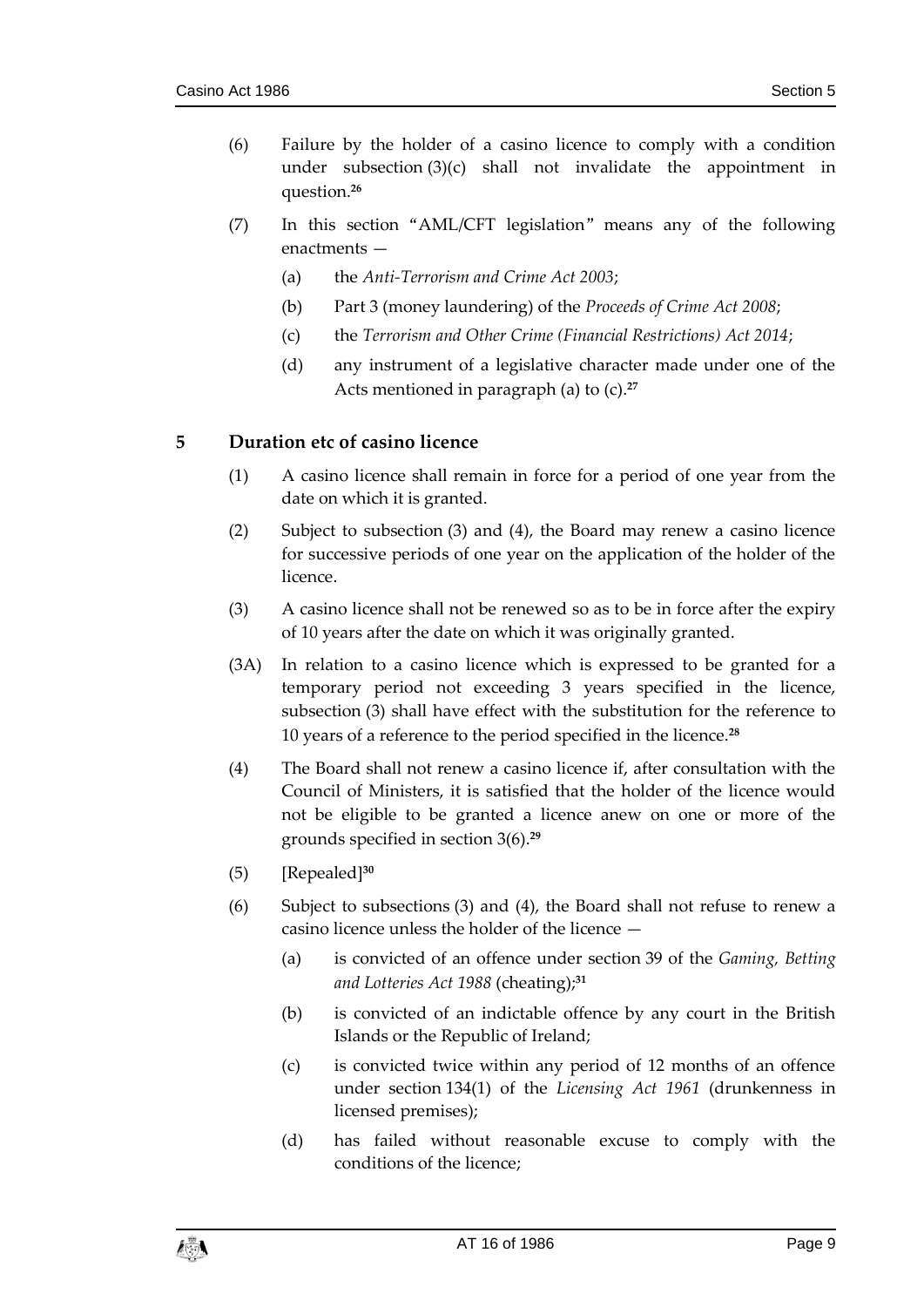- (e) has ceased to be the occupier of the whole of the casino or has ceased to control the operation or management of all the facilities of the casino; or
- (f) has failed without reasonable excuse to comply with any provision of this Act or regulations thereunder relating to the management or operation of the casino.
- (7) If at any time the Board is satisfied that it would be precluded by subsection (4) from renewing a casino licence or empowered by subsection (6) to refuse to renew the licence, it may by notice to the holder of the licence either —
	- (a) suspend the licence for such period as may be specified in the notice, or until such conditions as are specified in the notice are complied with; or
	- (b) revoke the licence.**<sup>32</sup>**
- (8) Where a casino licence is suspended by virtue of a notice under subsection (7)(a), it shall be treated for all purposes as of no effect until the expiry of the period specified therein or, as the case may be, until the conditions specified therein are complied with.
- (9) In any proceedings a certificate purporting to be signed on behalf of the Board, and stating that a condition specified in a notice under subsection (7)(a) had or had not at the material time been complied with, shall be evidence of the facts stated therein.
- (10) The holder of a casino licence may, with the consent of the Board, at any time surrender the licence to the Board, subject to such conditions as the Board thinks fit.
- (11) [Repealed]**<sup>33</sup>**

#### <span id="page-9-0"></span>**5A Variation of casino licence**

- (1) The Board may at any time, with the consent of the holder of the licence, vary a casino licence —
	- (za) by varying, with the approval of the Council of Ministers, the premises in which the casino is located or any associated premises;**<sup>34</sup>**
	- (a) by varying the rooms which (subject to the provisions of this Act and of the *Licencing Act 1995*) may be used as gaming rooms and for the sale or supply of liquor; or**<sup>35</sup>**
	- (b) subject to subsection (2), by varying the conditions of the licence.
- (1A) The Board may at any time, with the approval of the Council of Ministers and with the consent of the holder of the licence, vary any facilities or amenities to be provided by the holder of the licence at the casino or at any associated premises.**36**

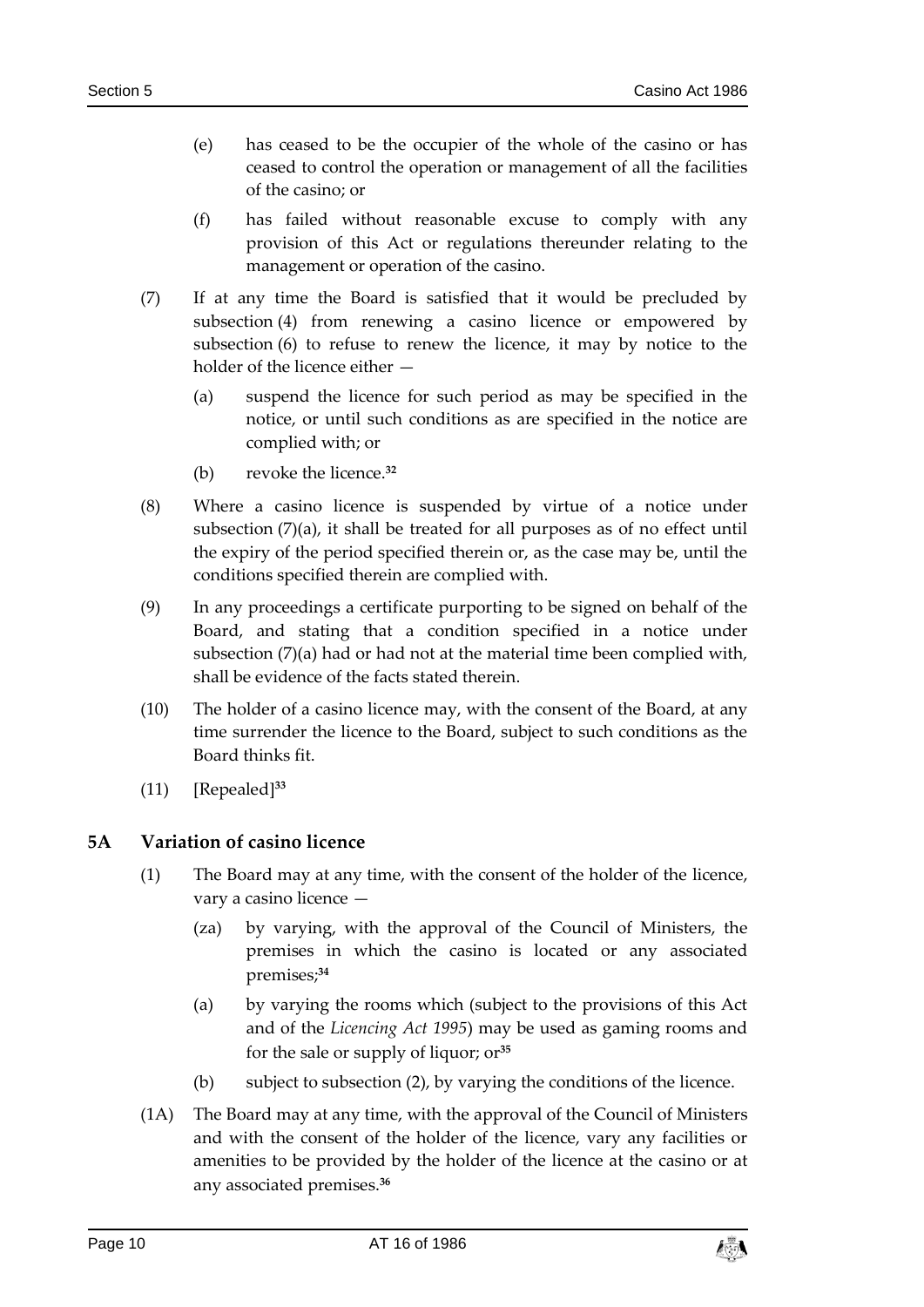- (2) A condition required by section 4(2) or (3) may not be varied under this section, except that —
	- (a) the time or time-table specified in a condition required by section 4(2) may be so varied; and
	- (b) such a condition may be omitted after completion of the relevant works.**<sup>37</sup>**

# <span id="page-10-0"></span>**6 [Repealed]**<sup>38</sup>

## <span id="page-10-1"></span>**7 Beneficial ownership of casinos**

- (1) Where the holder of a casino licence is a body corporate, the court may, on the application of the Board, make an order requiring —
	- (a) any member of the body holding a relevant share in the body;
	- (b) any director, manager, secretary or other officer of the body; or
	- (c) any person appearing to the court to be interested in the share;

to disclose to the Board the identity of the beneficial owner or owners of the share.

- (2) If it appears to the court that default has been made in complying with an order under subsection (1) and that the identity of the beneficial owner or owners of the share in question has not been disclosed to the Board, the court may, on the application of the Board, make an order vesting such share in the Treasury.
- (3) The court may, in proceedings under subsection (2), summon any person to give evidence on oath as to any matter within his knowledge, and to produce any document in his custody or control, bearing upon the identity of the beneficial owner of the share in question.
- (4) The court may, on application of any interested person, revoke an order under subsection (2), and thereupon the share in question shall vest in the person in whom it would then have been vested apart from that order; but the court shall not revoke such an order unless it is satisfied that the identity of the person or persons who, on such revocation, will be the beneficial owner or owners of the share in question has been disclosed to the Board.
- $(5)$  In this section  $-$
- 'beneficial owner', in relation to a share the beneficial ownership of which is vested in a body corporate (other than a quoted company), means an individual who, whether directly or indirectly, through the holding of, or interests in, a relevant share or shares in that or another body corporate or other bodies corporate, is ultimately interested beneficially in the share in question;

'the court' means the Civil Division.**<sup>39</sup>**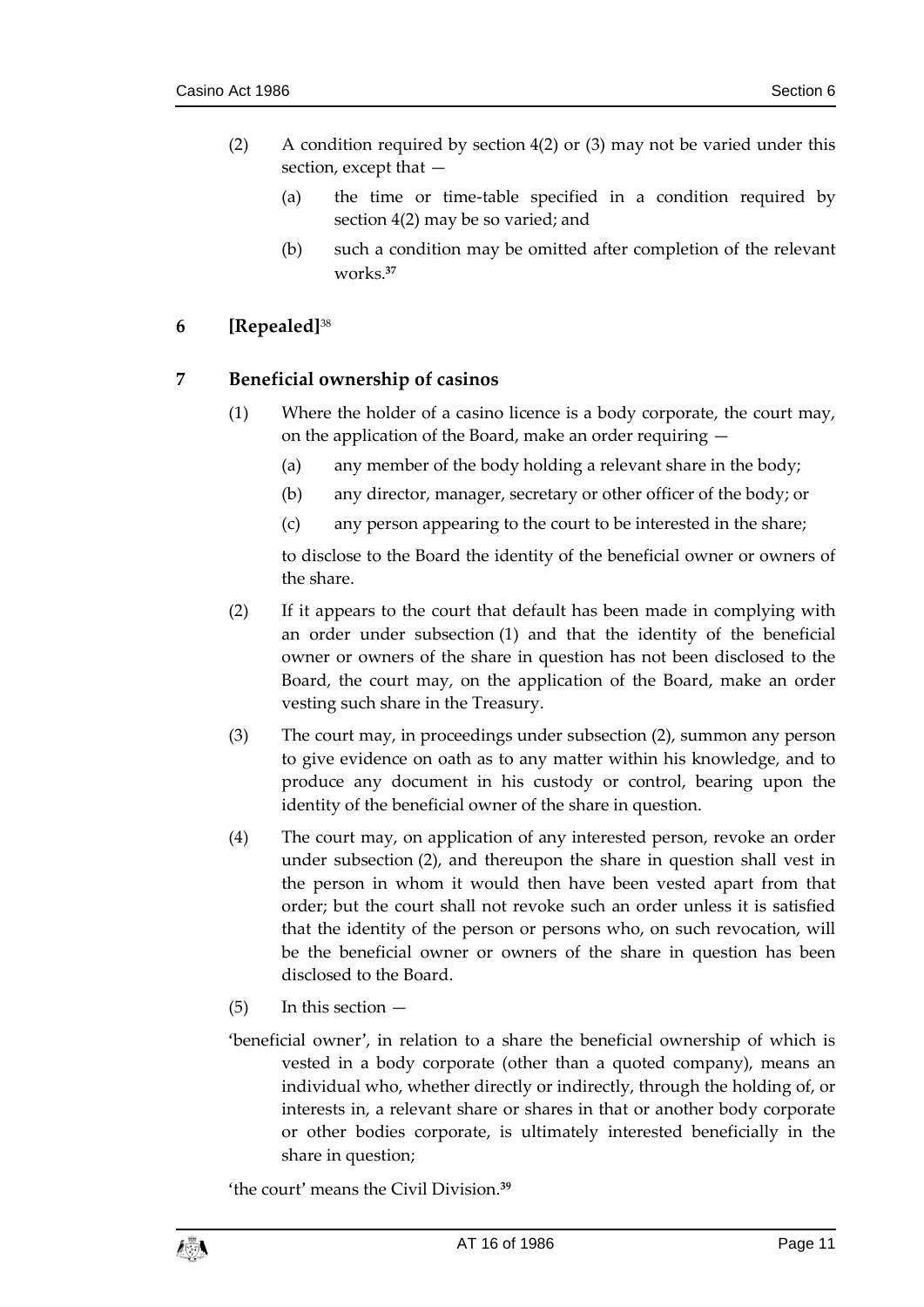#### <span id="page-11-0"></span>**8 Sale of liquor etc**

- (1) The *Licensing Act 1995* shall apply to a casino subject to the exceptions, adaptations and modifications specified in Schedule 1.**<sup>40</sup>**
- (2) The Board shall grant to the holder of a casino licence a licence for the sale by retail of liquor in such parts of the casino as may be specified in the casino licence pursuant to section 3(9)(b) or  $5A(1)(a)$ , subject to  $-$ 
	- (a) such conditions as may be prescribed, and applied to a licence under this subsection, by regulations under section 9(1) of the *Licensing Act 1995*, and
	- (b) such other conditions as are specified in the licence under this subsection.**<sup>41</sup>**
- (3) Subject to any order under section 6(2), a licence under subsection (2) shall cease to have effect on the expiry, surrender or revocation of the relevant casino licence, and shall be of no effect at any time when the casino licence is suspended under section 5(7)(a).
- (4) The Board may at any time vary a licence under subsection (2) by varying the conditions under subsection 2(b) subject to which the licence is granted.**<sup>42</sup>**

#### <span id="page-11-1"></span>**9 Provision of credit for gaming**

[1974/17/2]

- (1) Subject to subsection (2), where a prescribed game takes place in a gaming room in a casino, neither the holder of the casino licence in respect of those premises nor any person acting on his behalf or under any arrangement with him shall make any loan or otherwise provide or allow to any person any credit, or release, or discharge on another person's behalf, the whole or part of any debt —
	- (a) for enabling any person to take part in the gaming; or
	- (b) in respect of any loss incurred by any person in the gaming.
- (2) Neither the holder of the casino licence nor any person acting on his behalf or under any arrangement with him shall accept a cheque and give in exchange for it cash or counters for enabling any person to take part in the gaming unless the following conditions are fulfilled, that is to say —
	- (a) the cheque is dated but is not post-dated;
	- (b) it is exchanged for cash to an amount equal to the amount for which it is drawn, or is exchanged for counters at the same rate as would apply if cash, to the amount for which the cheque is drawn, were given in exchange for them but, where those conditions are fulfilled, the giving of cash or counters in exchange for a cheque shall not be taken to contravene subsection (1).

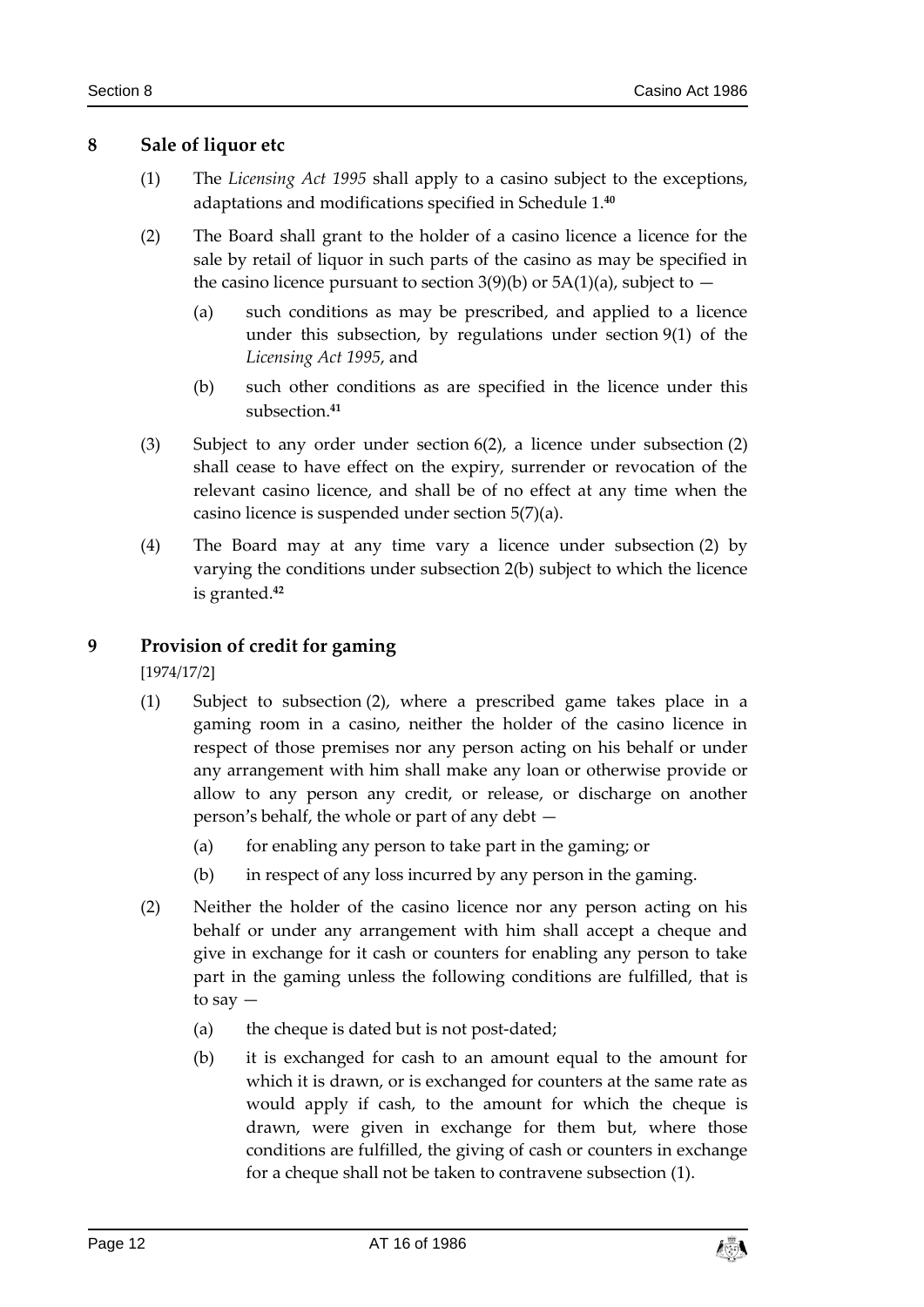- (3) Where the holder of a casino licence in respect of a casino, or person acting on behalf of or under any arrangement with the holder of the licence, accepts a cheque in exchange for cash or counters to be used by a player in gaming in a gaming room, then, unless the cheque is redeemed for cash or counters by or on behalf of the drawer before whichever of the following events may sooner occur, that is to say  $-$ 
	- (a) the closing of gaming during the session in which the cheque is exchanged for cash or counters, or
	- (b) the expiration of that session,

he shall, not more than 2 banking days later, cause the cheque to be delivered to a bank for payment or collection.

- (4) Nothing in Part IV of the *Gaming, Betting and Lotteries Act 1988* shall affect the validity of, or any remedy in respect of, any cheque which is accepted in exchange for cash or counters to be used by a player in gaming in a gaming room.**<sup>43</sup>**
- $(5)$  In this section  $-$
- 'banking day' means a day which is a business day within the meaning of section 92 of the *Bills of Exchange Act 1883*;
- 'session' means the continuous period of hours during which gaming may lawfully be carried on in the gaming rooms, by virtue of regulations made under section 11.

#### <span id="page-12-0"></span>**10 Prohibition of gaming by certain persons**

- (1) No person who is in any way  $-$ 
	- (a) concerned in the management, regulation, supervision, control or administration of a casino; or
	- (b) employed in or about a casino;

shall participate in the playing of a prescribed game in the casino except in so far as he may be required to do so by the nature of his employment in conducting the game so as to enable other persons to play thereat.

(2) Any person who contravenes subsection (1) shall be guilty of an offence and liable on summary conviction to a fine not exceeding £5,000.

#### <span id="page-12-1"></span>**11 Regulations**

- (1) The Board may by regulations provide for anything necessary for the licensing, regulation and good conduct of casinos.
- (2) Without prejudice to the generality of subsection (1), the Board shall make regulations for all the following purposes —
	- (a) to prescribe how application shall be made for the renewal of a casino licence; **44**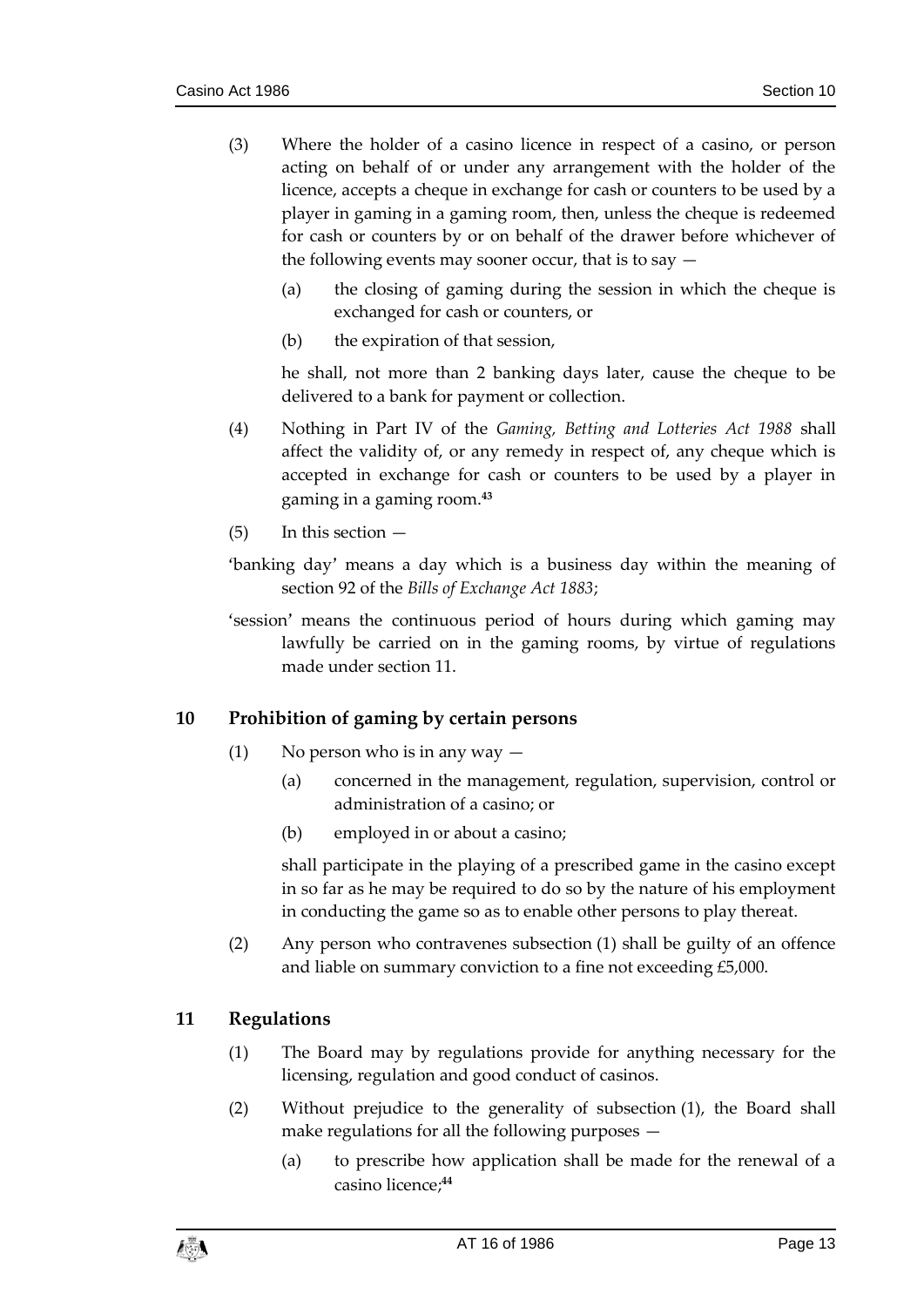- (b) [Repealed]**<sup>45</sup>**
- (c) [Repealed]**<sup>46</sup>**
- (d) to prescribe the games which may be played in gaming rooms and to prohibit the playing of games not so prescribed;
- (e) to prescribe a standard or standards of maintenance for casinos and the grounds thereof;
- (f) to regulate the stakes for which prescribed games may be played;
- (g) to regulate, prohibit or control the fees which may be charged for entry to a casino or any part thereof, or for the right to play in any game in the gaming rooms thereof;
- (h) to provide for the supervision of casinos by the Board, constables and inspectors;
- (i) to prescribe the hours during which gaming rooms may be operated, and to prohibit the playing of a prescribed game in a gaming room on Good Friday or Christmas Day;
- (j) to stipulate the name by which a casino may be called;
- (k) to prohibit, except with consent in writing of the Board, the entry into a casino, or such part thereof as may be specified in the regulations, of any person under such age (not exceeding 18 years) as may be so specified;
- (l) to regulate the advertising of casinos;
- (m) to regulate any entertainment provided at a casino;
- (n) to regulate the staff who may be employed in a casino and to prescribe fees for certificates which may be issued in respect of such staff.
- (3) Regulations under this section may apply to a casino the provisions of Parts I, II and V of the *Gaming (Amendment) Act 1984*, subject to such exceptions, adaptions and modifications as the Board thinks fit.
- (4) Regulations under this section may provide for a contravention of any provision thereof to be an offence punishable on summary conviction by a fine not exceeding £5,000.

#### <span id="page-13-0"></span>**12 Rules of games**

The Board may make rules regulating the manner in which a prescribed game is to be played in a casino.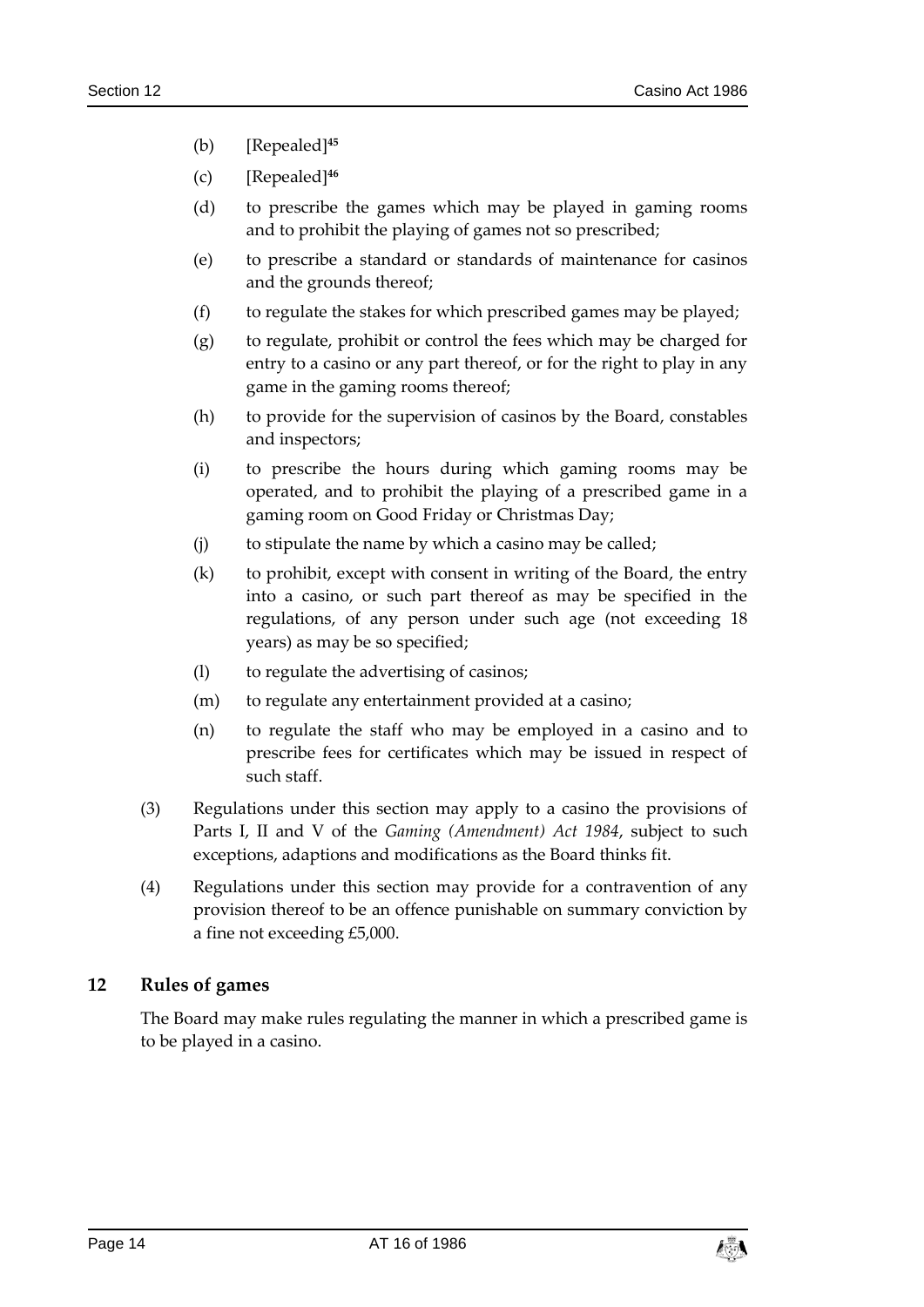# <span id="page-14-0"></span>**PART IIA – TEMPORARY PREMISES CERTIFICATES**<sup>47</sup>

## <span id="page-14-1"></span>**12A Temporary premises certificate**

- (1) A temporary premises certificate authorises the playing of prescribed games at premises in the Island not forming part of a casino or associated premises.
- (2) A temporary premises certificate may not authorise the playing of games for a period exceeding 21 days.
- (3) A temporary premises certificate is not capable of being assigned by the person to whom it is issued.
- (4) In subsection (1), "the Island" includes the territorial waters of the Island.
- (5) Regulations under section 12M may amend subsection (2) so as to specify a different period.

## <span id="page-14-2"></span>**12B Application for a certificate**

- (1) The holder of a casino licence may apply to the Board for a temporary premises certificate.
- (2) For the purposes of subsection (1), it does not matter whether or not the holder of the licence —
	- (a) is the owner or occupier of the premises; or
	- (b) will be operating the facilities and amenities to be provided on the premises when prescribed games are being played there.
- (3) Before making the application, the applicant must ensure that a notice has been published in 2 newspapers published and circulating in the Island to the effect that ―
	- (a) the applicant is to make an application under this section; and
	- (b) that unless written objection is made to the Board within one month of the date of publishing, the Board may issue the certificate.
- (4) The notice must also specify any prescribed information.
- (5) An application under subsection (1) is to be made in the form required by the Board and is to be accompanied by —
	- (a) any documents and information which the Board requires;
	- (b) a copy of the notice published under subsection (3); and
	- (c) the prescribed fee.
- (6) Upon receipt of an application, the Board must ―
	- (a) within a reasonable time, publish notice of the application on its website; and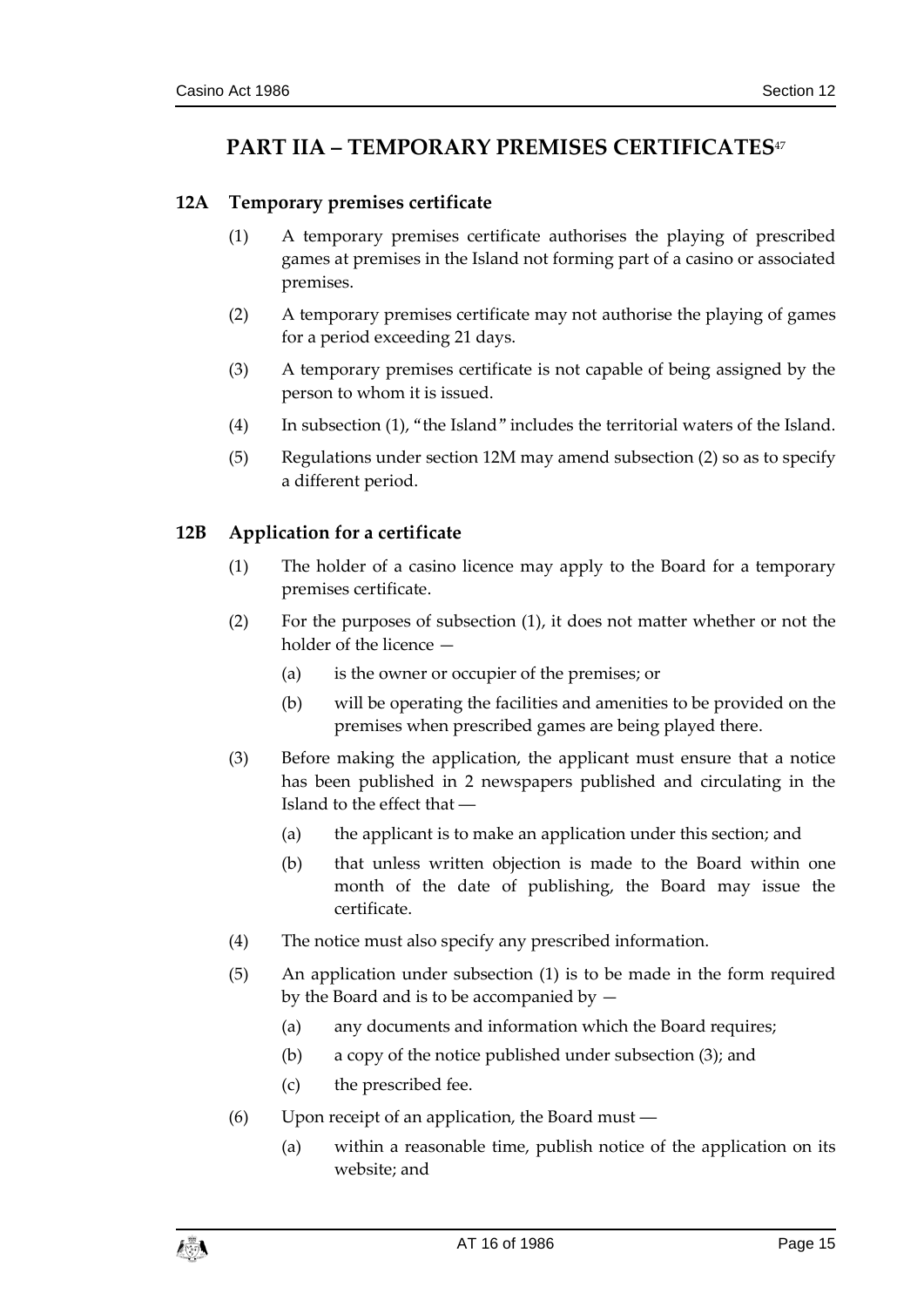- (b) wait at least one month before issuing the certificate or refusing the application under section 12C(1).
- (7) The Board must notify the applicant within a reasonable time if it receives a written objection to the issuing of the certificate.
- (8) Regulations under section 12M may amend subsection (3) so as to specify a different manner of publication of the notice referred to in it.
- (9) However, before amending subsection (3), the Board must be satisfied that the amendment will lead to persons likely to be affected by such applications being better informed.

#### <span id="page-15-0"></span>**12C The certificate**

- (1) In relation to an application for a temporary premises certificate, the Board may —
	- (a) issue the certificate; or
	- (b) refuse the application.
- (2) However, the Board may issue the certificate only if it is satisfied that, in all the circumstances, it ought to do so.
- (3) In particular, the Board may not issue the certificate unless it is satisfied that each owner and each occupier of the premises has consented to the premises being used for the purposes of playing prescribed games in a manner consistent with the application under section 12B(1) and any accompanying documents and information required under section 12B(5).
- (4) If a written objection to the issuing of the certificate has been made, the Board may not issue the certificate unless ―
	- (a) the objection has been withdrawn; or
	- (b) the Board decides that the objection is without justification, and ―
		- (i) the objector has not appealed to the Gambling Appeals Tribunal under section 12G against the Board's decision; or
		- (ii) the objector has so appealed and the Tribunal has upheld the Board's decision.
- (5) The Board must give ―
	- (a) to the applicant, written notice of its decision under subsection (1) and, if it refuses the application, a written statement of the reasons for the decision; and
	- (b) to each objector, written notice of its decision and, if it decides under subsection (4)(b) that the objection is without justification, a written statement of the reasons for the decision.

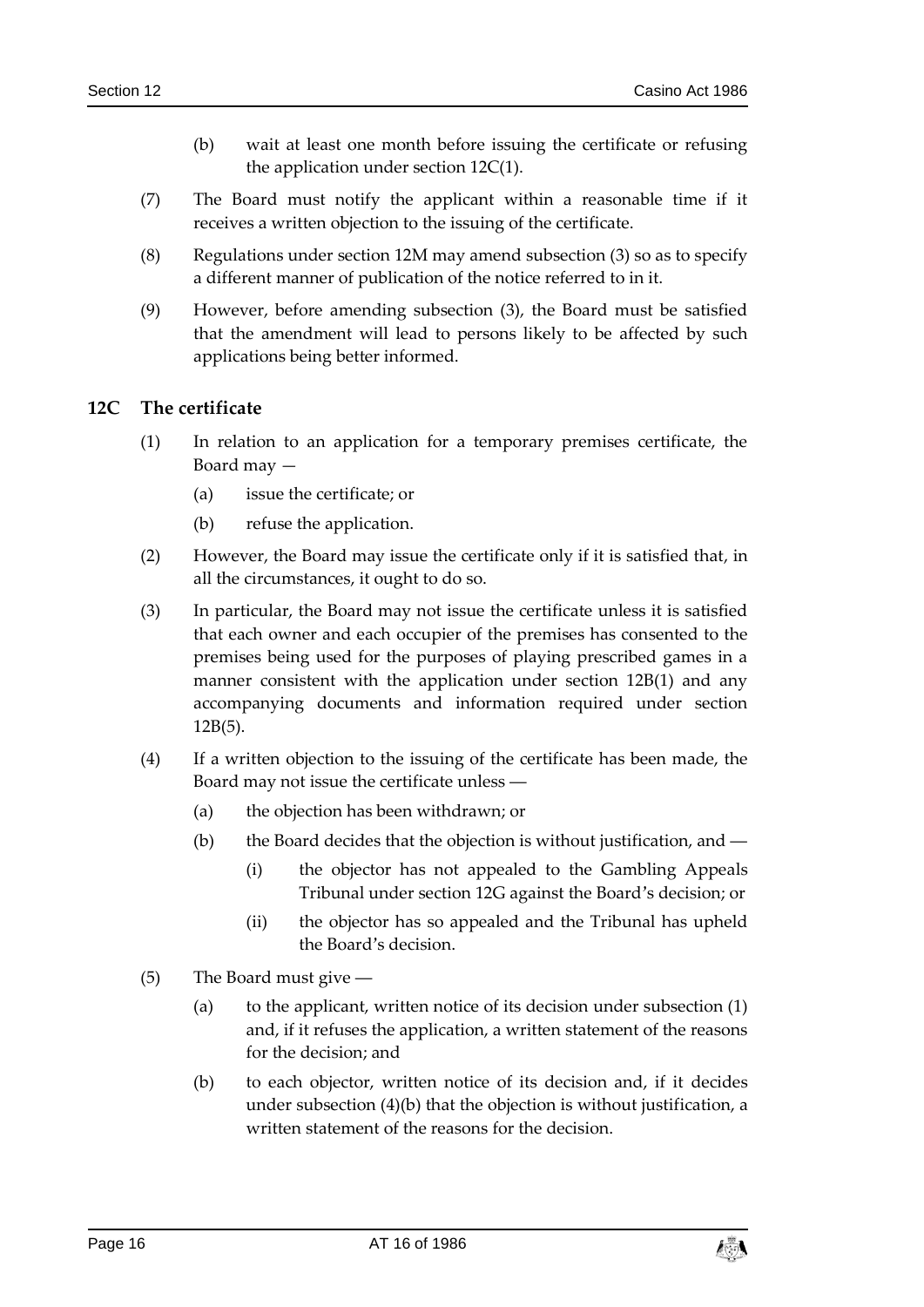- (6) A temporary premises certificate remains in operation only during the period specified in it and ceases to have effect immediately upon the expiry of that period.
- (7) For the purposes of subsection (6), different periods may be specified for different prescribed games.
- (8) A temporary premises certificate must specify
	- (a) the name of the holder of the casino licence to whom the certificate is issued;
	- (b) the name of any person or body who is to be involved in promoting or organising the playing of prescribed games on the premises (in conjunction with the holder of a casino licence);
	- (c) the premises to which the certificate relates;
	- (d) the name of each owner and occupier of those premises;
	- (e) the period or periods specified for the purposes of subsections (6) and (7);
	- (f) the prescribed games that may be played on the premises during the periods specified under paragraph (e);
	- (g) the rooms on the premises which may be used as gaming rooms;
	- (h) the rooms on the premises in which liquor may be sold or supplied under a licence granted under section 12H(3);
	- (i) the facilities and amenities which are to be provided on the premises in connection with the playing of prescribed games and the persons responsible for their provision;
	- (j) the names of the representatives of the holder of the casino licence for the purposes of section 12J(2);
	- (k) any conditions subject to which it is issued;
	- (l) any other prescribed matters.
- (9) Only a room specified in the certificate is to be used as a gaming room on the premises (subject to section  $12E(1)(a)$ ).
- (10) Only a room specified in the certificate is to be used as a room in which liquor may be sold or supplied under a licence granted under section  $12H(3)$  (subject to section  $12E(1)(b)$ ).
- (11) Unless conditions specified in accordance with section 12D require otherwise, a temporary premises certificate (or a copy of it) must be prominently displayed on the premises to which it relates whilst it has effect.
- (12) If subsection (9), (10) or (11) is contravened, the holder of the casino licence to whom the certificate was issued commits an offence and is liable on summary conviction to a fine not exceeding £5,000.

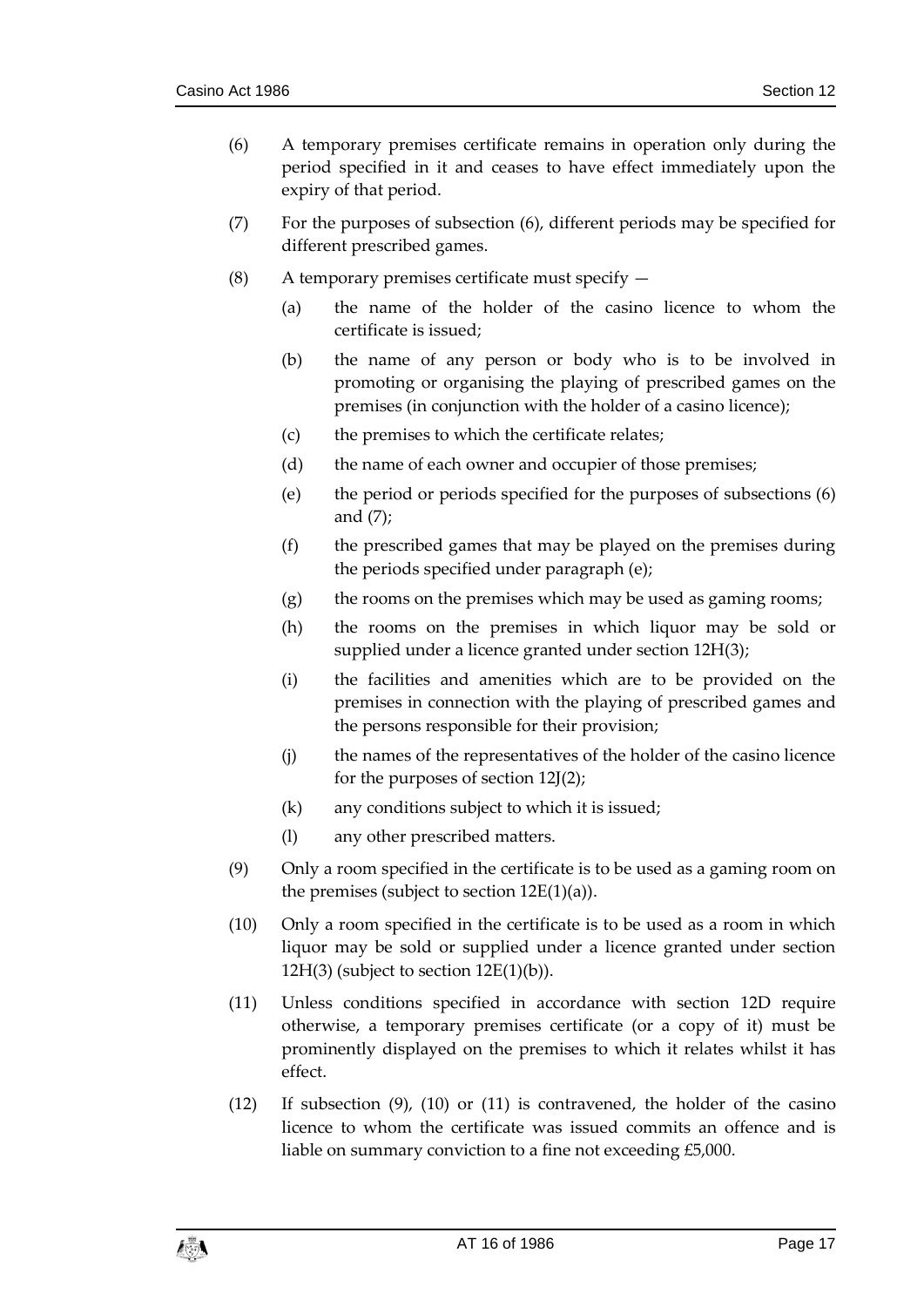- (13) The *Music and Dancing Act 1961*<sup>1</sup> does not apply to premises in respect of which a temporary premises certificate is in issue.
- (14) However, the issue of a temporary premises certificate does not affect the application of -
	- (a) the *Town and Country Planning Act 1999*<sup>2</sup> ; or
	- (b) an enactment amending or construed with that Act, whether passed before or after this Act.

#### <span id="page-17-0"></span>**12D Certificate conditions**

- (1) The authorisation conferred by a temporary premises certificate is subject to any conditions specified in it.
- (2) Subsections (3) to (6) do not limit subsection (1).
- (3) The certificate may specify conditions as to  $-$ 
	- (a) the form, substance and timing of the advertising of the prescribed games to be played on the premises;
	- (b) the facilities and amenities to be provided in connection with the playing of the prescribed games;
	- (c) the works to be done to the premises to make them suitable for the purpose of the playing of the prescribed games;
	- (d) the levying of charges in connection with the entry to the premises and the playing of the prescribed games and the accounting for such charges;
	- (e) the extent (if any) that the holder of the casino licence to whom the certificate is issued or the person or body who is to be involved in promoting or organising the playing of prescribed games on the premises (in conjunction with the holder of the casino licence) is to be precluded from making a loan or otherwise providing or allowing a person credit or enabling a person's debt to be reduced or released ―
		- (i) so that the person may play a prescribed game; or
		- (ii) in respect of loss incurred by the person by playing the game; and
	- (f) any other prescribed matters.
- (4) The certificate may include a condition that only part of the certificate (or an extract from it) is required to be displayed prominently on the premises for the purpose of section 12C(11).
- (5) The certificate may include conditions requiring the holder of the casino licence to whom the certificate was issued or the person or body who is

1



<sup>1</sup> XIX p.486

<sup>2</sup> c.9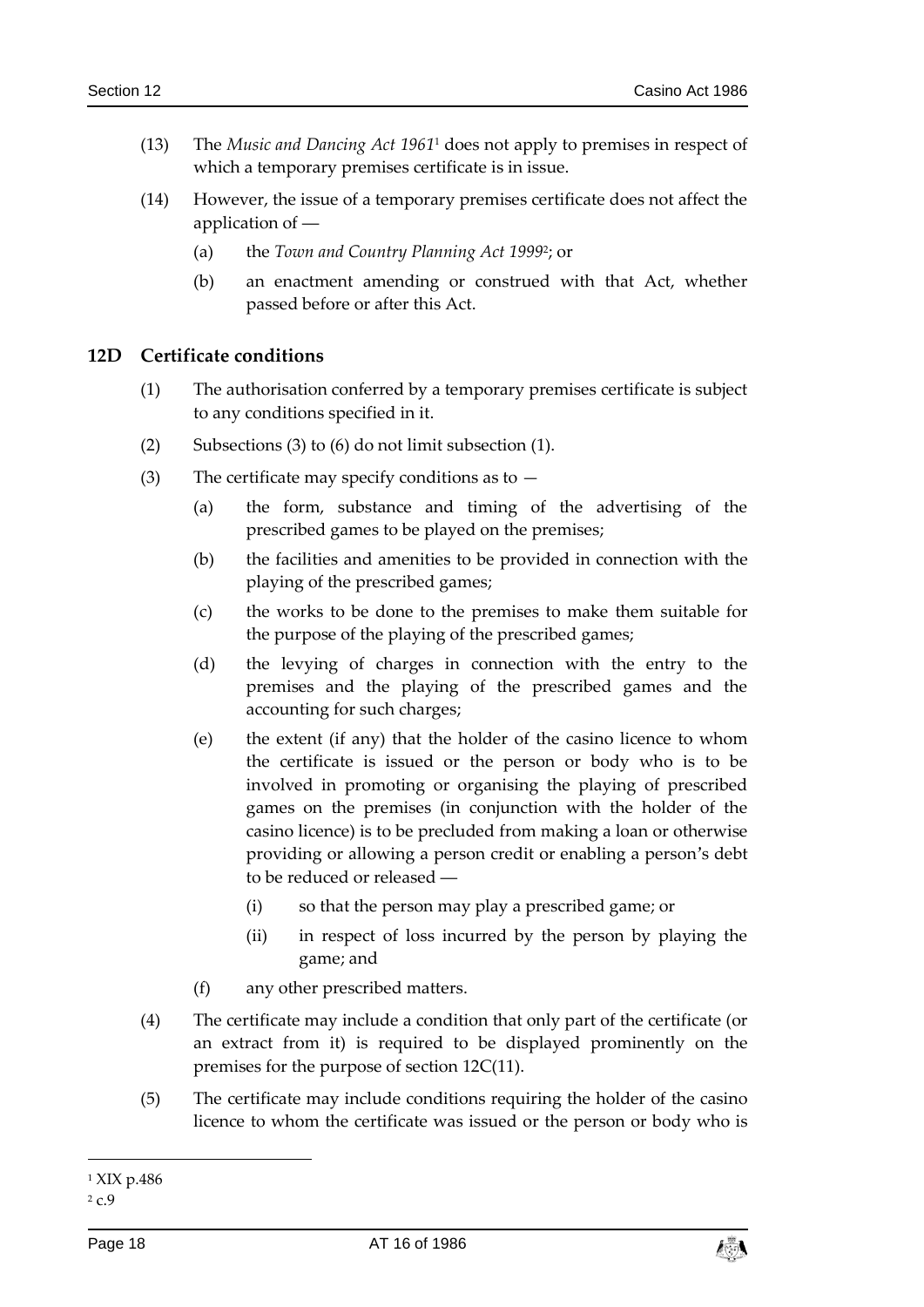to be involved in promoting or organising the playing of prescribed games on the premises (in conjunction with the holder of the casino licence) to account for and pay at the intervals specified in the certificate a royalty consisting of the proportion of the gross daily receipts so specified.

- (6) For the purpose of subsection (5), "gross daily receipts" means ―
	- (a) in a case where a bet or stake made during the playing of a prescribed game is accepted, the total amount taken in bets or stakes at all such games played on any day after deducting the total amount of all winnings paid out to persons making such bets or stakes;
	- (b) in a case where no bet or stake is made but a fee is charged for the use of facilities and staff in connection with the playing of a prescribed game, the total amount taken in fees at all such games played on any day; and
	- (c) in a case which in the opinion of the Board does not fall within either paragraph (a) or (b) or, although falling within one or other paragraph, operates so as to produce royalties which the Board considers to be disproportionately low in comparison with the profit accruing or believed to be accruing (directly or indirectly) out of the playing of a prescribed game, an amount calculated in the manner which the Board and the holder of the casino licence or the person or body who is to be involved in promoting or organising the playing of prescribed games on the premises (as the case may be) agree or, in default of agreement, as may be determined by a court of summary jurisdiction.
- (7) The certificate may include conditions requiring the holder of the casino licence to whom the certificate was issued or the person or body who is to be involved in promoting or organising the playing of prescribed games on the premises (in conjunction with the holder of the casino licence) —
	- (a) to provide (or to procure others to provide) such security (real or personal or both), and to maintain (or to procure the maintenance of) such deposits and reserves, as are specified in or determined in accordance with the certificate for the payment of debts arising out of the playing of the prescribed games;
	- (b) to notify the Board straightaway if such security is realised or such deposits or reserves are called or drawn upon (including any new or substituted security, deposits or reserves provided under paragraph (c)); and
	- (c) in the case mentioned in paragraph (b), to ensure that any directions of the Board as to the provision of substituted security, deposits or reserves are complied with.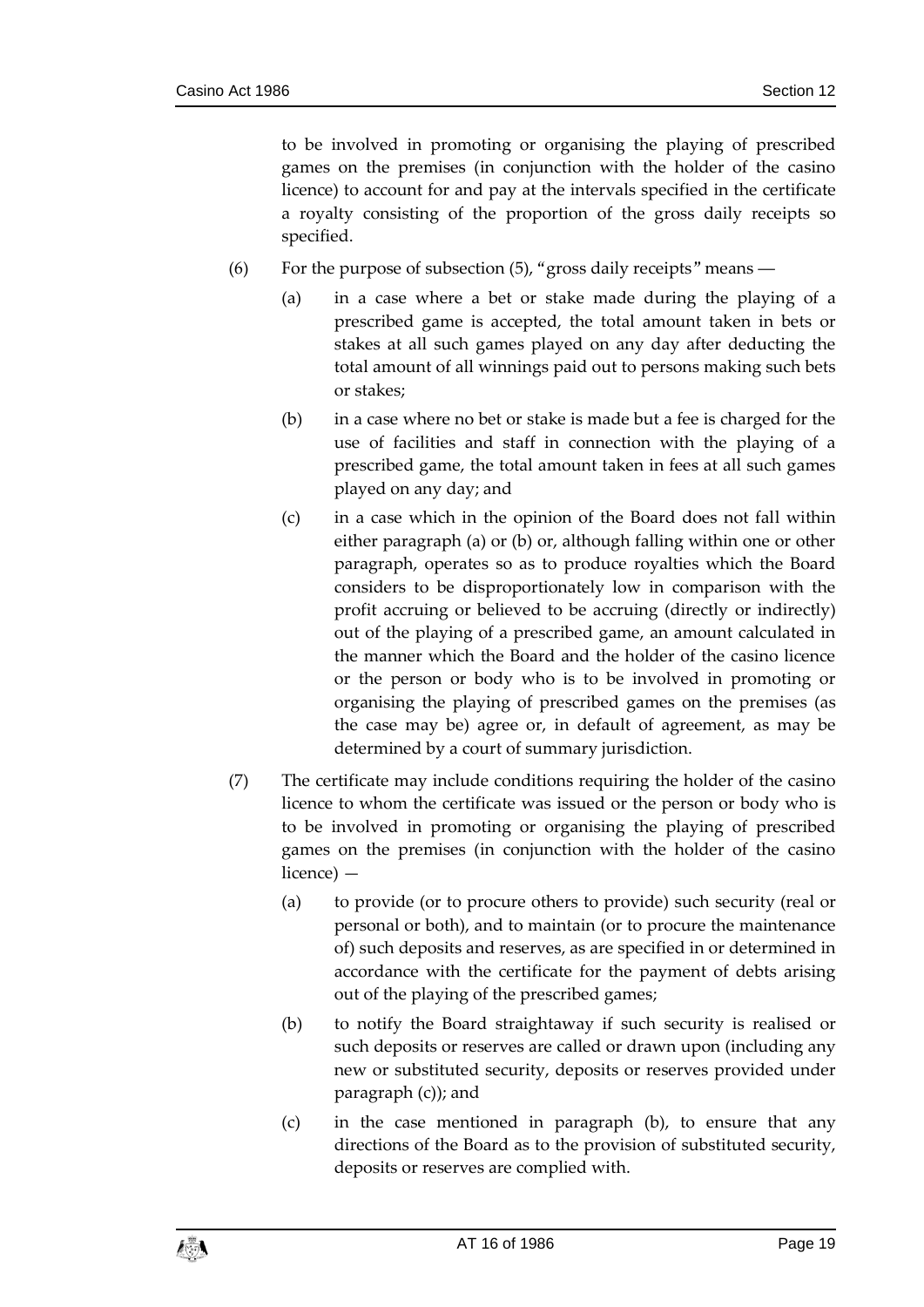(8) If a condition of a temporary premises certificate is contravened, the holder of the casino licence to whom the certificate was issued commits an offence and is liable on summary conviction to a fine not exceeding £5,000.

## <span id="page-19-0"></span>**12E Variation of certificate**

- (1) The Board may at any time, with the consent of the holder of the casino licence to whom a temporary premises certificate was issued, vary the certificate by varying the rooms —
	- (a) which may be used as gaming rooms; or
	- (b) in which liquor may be sold or supplied under a licence granted under section 12H(3).
- (2) The Board may at any time
	- (a) make a certificate subject to conditions or, as the case requires, further conditions; or
	- (b) vary or revoke a condition.
- (3) The Board must give written notice to the holder of the casino licence to whom the certificate was issued of any decision to vary or revoke any condition under subsection (2) together with a statement of the reasons for the decision.

#### <span id="page-19-1"></span>**12F Revocation or suspension of certificate**

- (1) The Board may at any time revoke or suspend a temporary premises certificate.
- (2) The Board must give written notice to the holder of the casino licence to whom the certificate was issued of any decision to revoke or suspend a certificate under this section together with a statement of the reasons for the decision.
- (3) If a certificate is revoked or suspended the authority conferred by the certificate immediately ceases.
- (4) Where the Board suspends a licence under subsection (1), it must review the suspension on a regular basis.
- (5) The Board may lift a suspension at any time.
- (6) Where a certificate is revoked or suspended under subsection (1), no part of any fee or royalty payable under this Part is to be refunded.

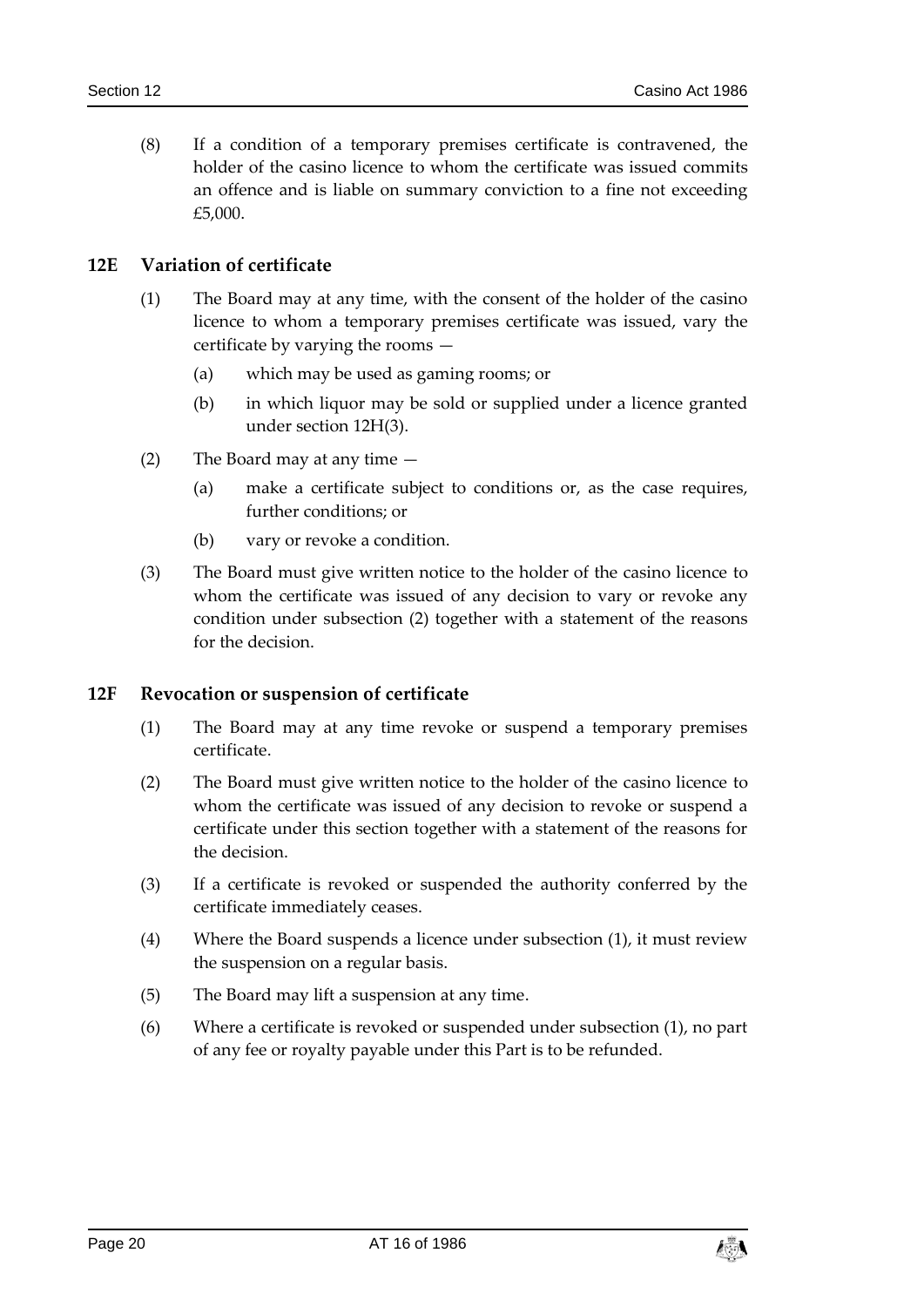# <span id="page-20-0"></span>**12G Appeals to the Gambling Appeals Tribunal**

- (1) The persons specified in subsection (2) may appeal, in accordance with rules made under section 8 of the *Tribunals Act 2006*<sup>3</sup> , to the Gambling Appeals Tribunal.
- (2) The persons are ―
	- (a) the holder of the casino licence who applied for a temporary premises certificate who is aggrieved by a decision of the Board  $to -$ 
		- (i) refuse to issue the certificate under section  $12C(1)$ ;
		- (ii) issue a certificate subject to conditions under section 12D;
		- (iii) make a certificate subject to conditions or further conditions under section 12E(2)(a);
		- (iv) vary or revoke a condition under section  $12E(2)(b)$ ; or
		- (v) revoke or suspend a certificate under section 12F; and
	- (b) a person who objected in writing to the issuing of a certificate and whose objections the Board considered to be without justification.
- (3) On the determination of an appeal under this section the Tribunal must confirm, vary or revoke the decision in question.
- (4) The variation or revocation of a decision does not affect the previous operation of that decision or anything duly done or suffered under it.
- (5) A decision of the Tribunal on an appeal under this section is binding on the Board and the appellant.
- (6) However, an appeal lies to the High Court, in accordance with rules of court, on a question of law from any decision of the Tribunal.
- (7) Subsection (8) applies in the event that ―
	- (a) rules have not been made (or do not have effect) under section 8 of the *Tribunals Act 2006* at the time the appeal is to be made; or
	- (b) the Tribunal is otherwise unable to act.
- (8) The appeal under subsection (1) is to be made to a court of summary jurisdiction and, if the appeal is so made, references in this section to the Tribunal are to be construed as references to the court of summary jurisdiction for the purposes of the appeal.

## <span id="page-20-1"></span>**12H Sale of liquor**

(1) If premises specified in a temporary premises certificate already comprise licensed premises under the *Licensing Act 1995*<sup>4</sup> , that Act applies in respect of the licensing of those premises.

 $\overline{a}$ <sup>3</sup> c.1

<sup>4</sup> c.8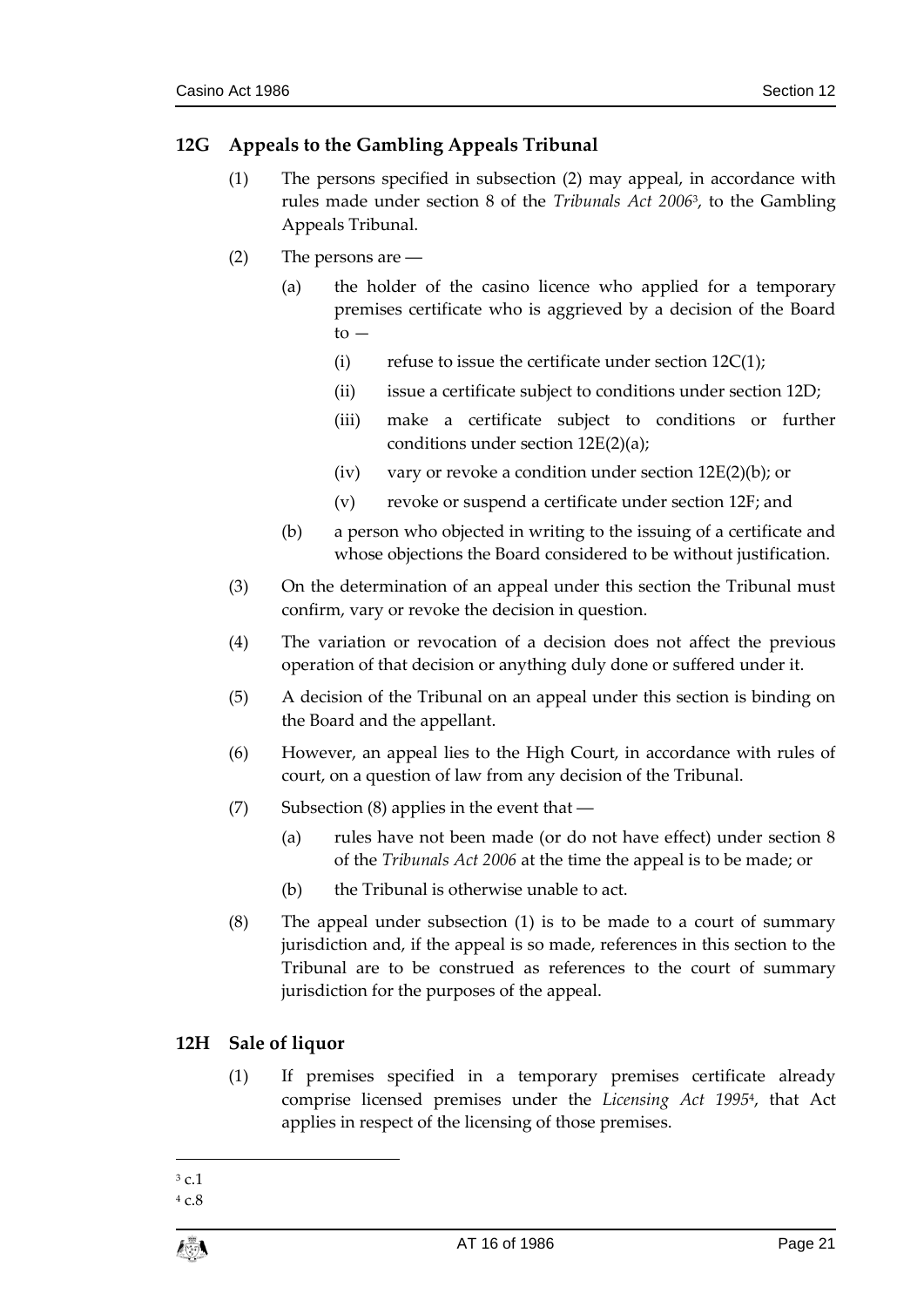- (2) If the premises are not already licensed premises, or if a further licence is required in respect of the premises, ―
	- (a) subsections (3) to (5) apply; and
	- (b) if a licence is granted under subsection (3), the *Licensing Act 1995* applies to the premises subject to the exceptions, adaptations and modifications specified in Schedule 1.
- (3) The Board may grant to the holder of a casino licence to whom a temporary premises certificate is to be issued a licence for the sale by retail of liquor in such room as may be specified in the certificate pursuant to section  $12C(8)(h)$  or  $12E(1)(b)$ , subject to  $-$ 
	- (a) any conditions prescribed, and applied to a licence under this subsection, by regulations under section 9(1) of the *Licensing Act 1995*; and
	- (b) any other conditions specified in the licence.
- (4) A licence under subsection (3) ceases to have effect when the temporary premises certificate to which it relates ceases to have effect.
- (5) The Board may at any time vary a licence under subsection (3) by varying ―
	- (a) the rooms on the premises in which the sale of liquor is licensed; or
	- (b) the conditions under subsection  $3(b)$  subject to which the licence is granted.

#### <span id="page-21-0"></span>**12I Defence in criminal proceedings**

It is a defence in proceedings for an offence under section 37 of the *Licensing Act 1995* (gaming) for the person accused to prove that —

- (a) the premises in question were a gaming room specified as such in a temporary premises certificate issued under section 12C and which had effect as such at the time of the commission of the alleged offence; and
- (b) the acts in question took place in the course of playing a prescribed game in that room.

#### <span id="page-21-1"></span>**12J Oversight**

- (1) The holder of the casino licence to whom a temporary premises certificate is issued must ensure that the playing of prescribed games on the premises in accordance with the certificate is carried out in accordance with this Part and any regulations made under section 12M.
- (2) To this end, the holder of the casino licence must ensure that at least one of the persons named in the temporary premises certificate in accordance

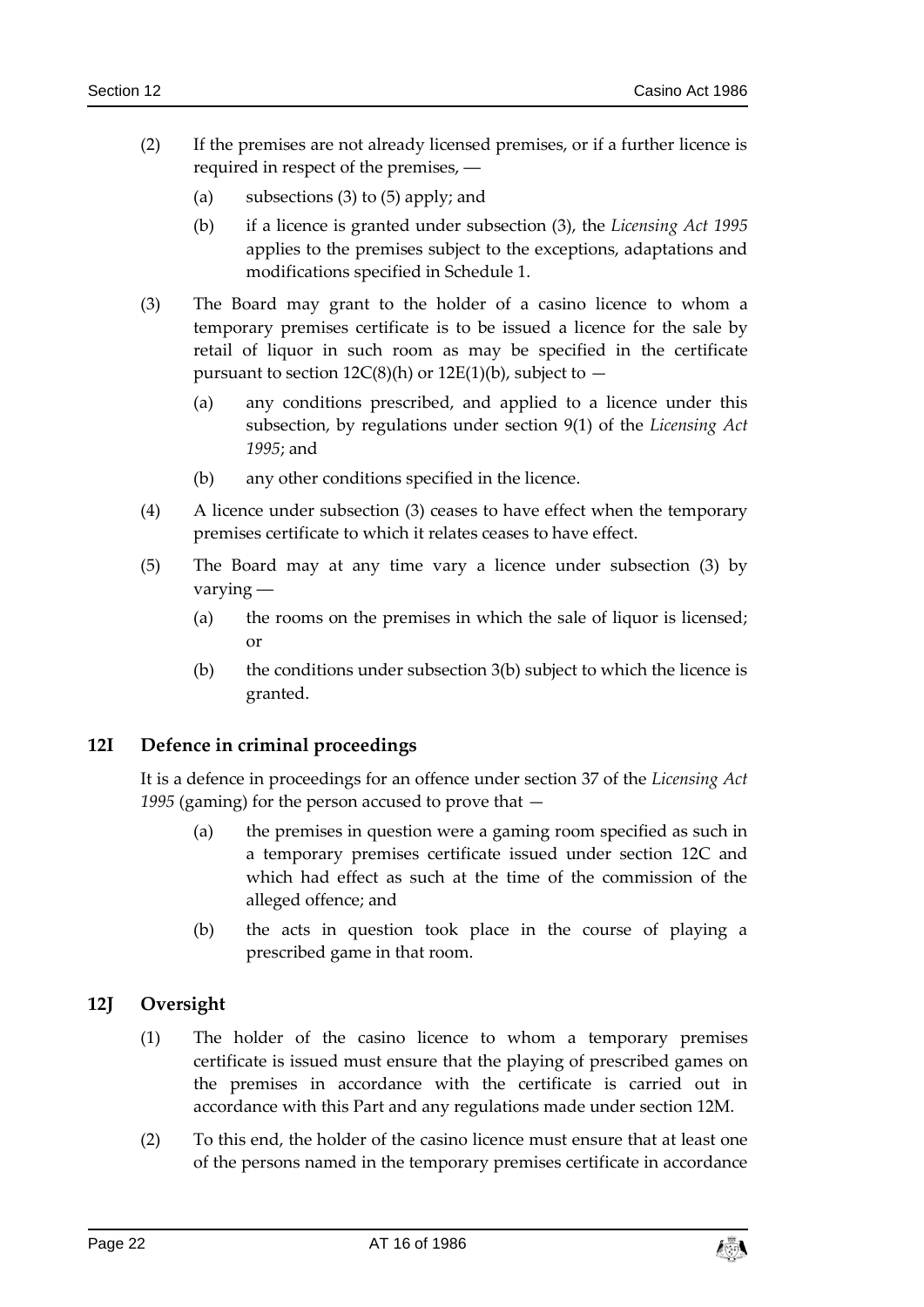with section  $12C(8)(i)$  is in attendance on the premises when prescribed games are played there.

- (3) The Board may require the holder of the casino licence ―
	- (a) to provide information; or
	- (b) to make a written report,

to the Board in relation to the exercise of its functions under this section, or such other matters connected with them as are specified in the requirement.

- (4) The holder of the casino licence must comply with a requirement under subsection (3) ―
	- (a) while the temporary premises certificate is in issue; and
	- (b) for 3 months after the authority conferred by the certificate has ceased.
- (5) If subsection (2) is contravened or a requirement under subsection (3) is not complied with in a reasonable time, the holder of the casino licence commits an offence and is liable on summary conviction to a fine not exceeding £5,000.

#### <span id="page-22-0"></span>**12K Approval of management and staff**

- (1) Subject to subsection (3), a person specified in subsection (2) may not participate in the playing of a prescribed game in accordance with a temporary premises certificate unless the person —
	- (a) has been approved by the Board as being fit and proper to perform the function; and
	- (b) is the holder of a certificate to that effect issued by the Board.
- (2) The following persons are specified for the purposes of subsection  $(1)$ 
	- (a) a person concerned in the management, regulation, supervision, control or administration of —
		- (i) the casino to whom the temporary premises certificate is issued;
		- (ii) a person or body named in the certificate as being involved in promoting or organising the playing of the prescribed games on the premises in respect of which the certificate is issued (in conjunction with the holder of a casino licence); and
		- (iii) the premises in respect of which the certificate is issued; or
	- (b) a person employed or engaged ―
		- (i) by the holder of the casino licence to whom the certificate was issued;
		- (ii) by the person or body referred to in paragraph (a)(ii); or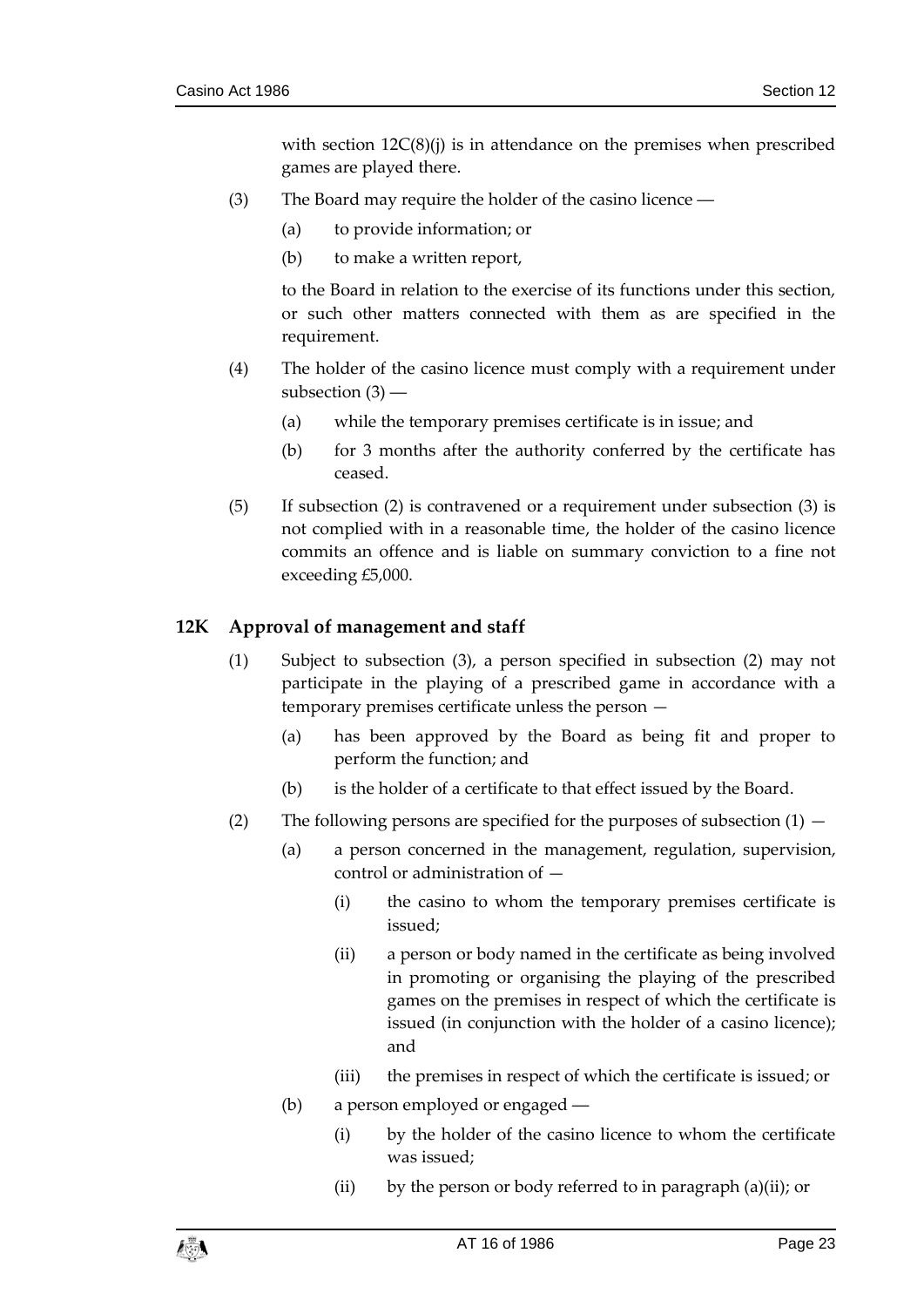- (iii) in or about the premises.
- (3) However, the specified person may so participate in the playing of the game if the nature of his or her employment requires the person to conduct the game so as to enable other persons to play it.
- (4) A person who contravenes subsection (1) commits an offence and is liable on summary conviction to a fine not exceeding £5,000.

#### <span id="page-23-0"></span>**12L Inspection**

- (1) The Board may appoint such persons ("inspectors") as it considers necessary to carry out inspections of premises in respect of which a temporary premises certificate is in issue for the purpose of ensuring that the requirements of this Part and regulations under section 12M are observed.
- (2) An inspector must act in accordance with general or specific instructions given by the Board.
- (3) A person specified in section 12K(2) must cooperate with a person specified in subsection (4) by  $-$ 
	- (a) allowing free and unhindered access to all areas of the premises;
	- (b) answering all questions posed; and
	- (c) providing access to information and records as required and in the form specified.
- (4) The persons are
	- (a) a member or officer of the Board;
	- (b) an inspector appointed under subsection (1).
- (5) A person who contravenes subsection (3) commits an offence and is liable on summary conviction to a fine not exceeding £5,000.

#### <span id="page-23-1"></span>**12M Regulations under this Part**

- (1) The Board may by regulations provide for anything it considers to be necessary or expedient —
	- (a) for the granting of temporary premises certificates and the regulation and good conduct of gaming carried out at such premises; or
	- (b) otherwise to give effect to this Part.
- (2) Without limiting subsection (1), the Board may make regulations for any of the following purposes —
	- (a) to prescribe the games which may be played in gaming rooms on the premises and to prohibit the playing of games not so prescribed;

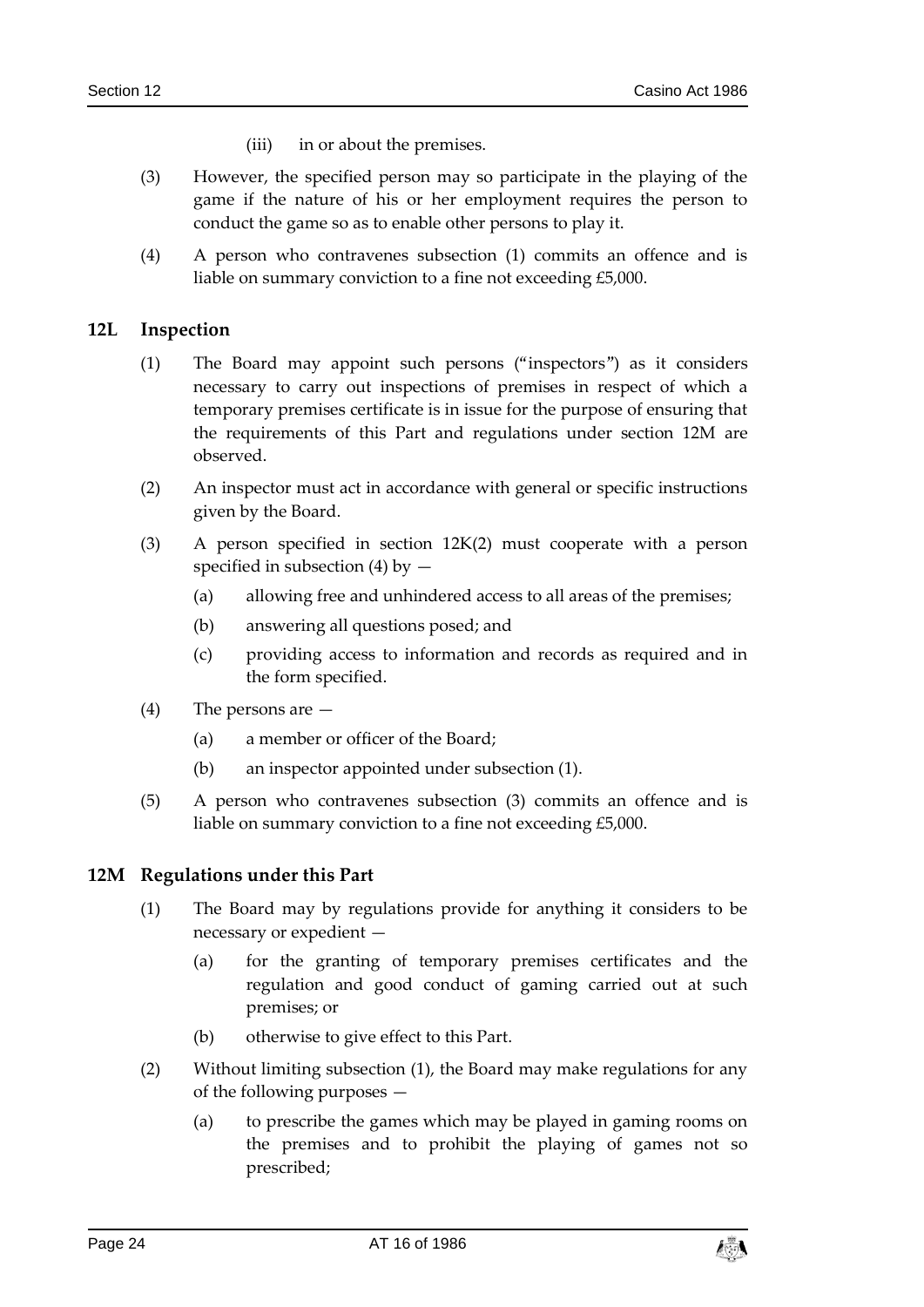- (b) to regulate the stakes for which prescribed games may be played on the premises;
- (c) to regulate, prohibit or control the fees which may be charged for entry to the premises (or any part of the premises) for the purpose of playing prescribed games, or for the right to play in any game in the gaming rooms;
- (d) to regulate, prohibit or control the making of a loan to a person, the provision or allowance of credit to a person or other measures which enable a person's debt to be reduced or released ―
	- (i) so that the person may play a prescribed game; or
	- (ii) in respect of loss incurred by the person by playing the game;
- (e) to provide for the oversight by the holder of the casino licence to whom the certificate was issued of the playing of prescribed games on the premises;
- (f) to provide for the supervision of the playing of prescribed games on the premises by the Board, constables, inspectors and others;
- (g) to prescribe the hours during which gaming rooms may be operated, and to prohibit the playing of a prescribed game in a gaming room on Good Friday or Christmas Day;
- (h) to prohibit, except with consent in writing of the Board, the entry into the premises, or any part of the premises as may be specified in the regulations, of any person under such age (not exceeding 18 years) as may be so specified;
- (i) to regulate ―
	- (i) the giving of notice of applications for certificates; and
	- (ii) the advertising of gaming to be carried out on the premises;
- (j) to regulate any entertainment provided on the premises; and
- (k) to regulate the staff who may be employed on the premises and to prescribe fees for certificates which may be issued in respect of such staff.
- (3) Regulations under this section may apply regulations made under section 11 (which pertain to casinos), subject to such exceptions, adaptations and modifications as the Board thinks fit.
- (4) Unless regulations are made under this section, regulations under section 11 have effect in respect of games played on premises under this Part unless the context otherwise requires.
- (5) Regulations under this section may apply to premises specified in a temporary premises certificate the provisions of Parts I, II and V of the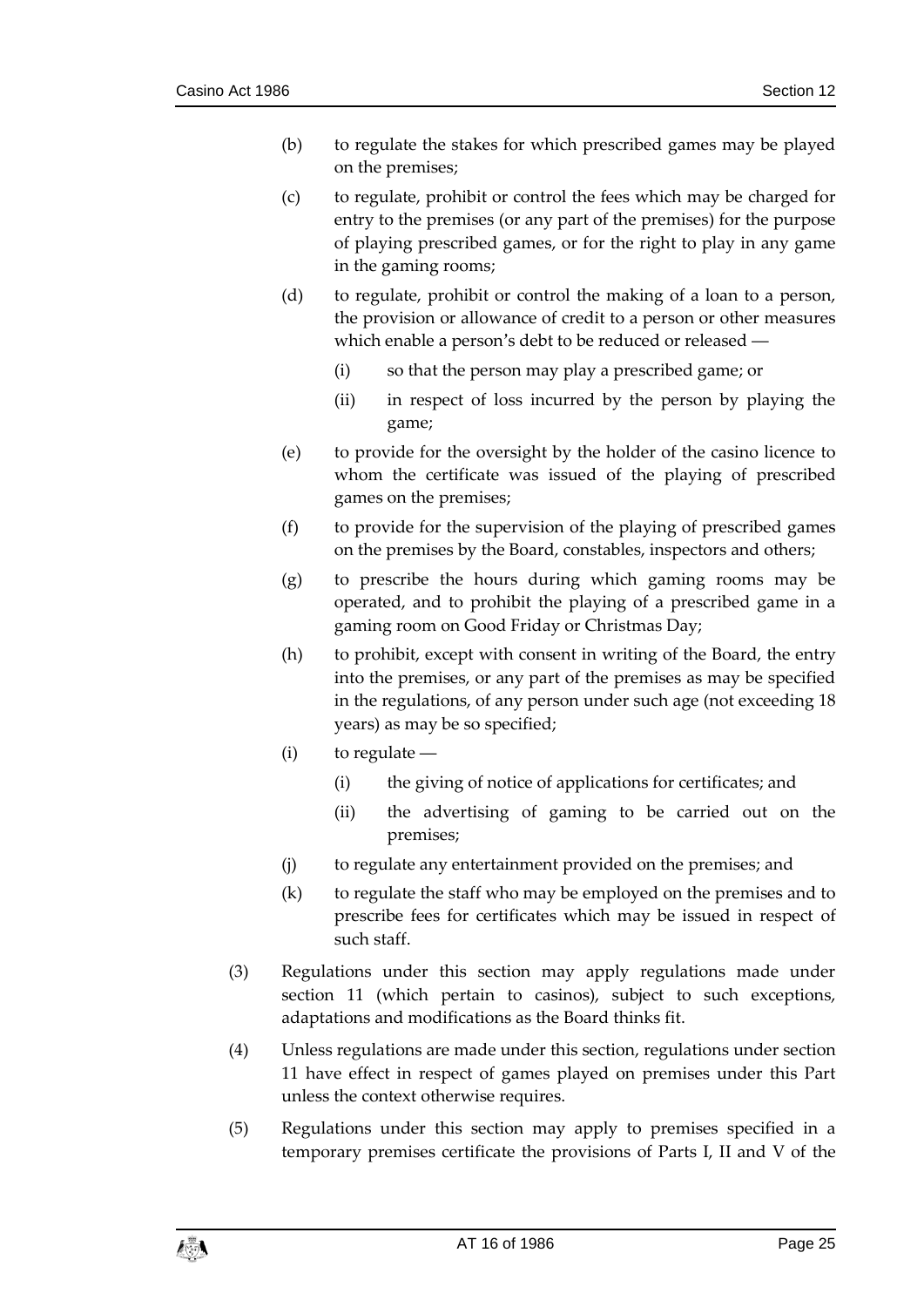*Gaming (Amendment) Act 1984*<sup>5</sup> , subject to such exceptions, adaptations and modifications as the Board thinks fit.

(6) Regulations under this section may provide for their contravention to be an offence punishable on summary conviction by a fine not exceeding £5,000.

#### <span id="page-25-0"></span>**12N Rules of games played under this Part**

- (1) The Board may make rules regulating the manner in which a prescribed game is to be played on premises in respect of which a temporary premises certificate is in issue.
- (2) Without limiting subsection (1), rules under this section may apply rules made under section 12 (which pertain to games played in a casino), subject to such exceptions, adaptations and modifications as the Board thinks fit.
- <span id="page-25-1"></span>(3) Unless rules are made under this section, rules under section 12 have effect in respect of games played on premises under this Part unless the context otherwise requires.

# **PART III – CASINO CONCESSIONS**

#### <span id="page-25-2"></span>**13 Casino concession**

- (1) Subject to the provisions of this section and sections 14 and 21, the Council of Ministers may by an instrument in writing (in this Part called a "**concession**") undertake to grant a casino licence to a person named therein (in this Part called "**the concessionaire**") who intends to provide premises specified in the concession which are to be or to include a casino.**<sup>48</sup>**
- (2) The casino licence granted in pursuance of a concession shall be in respect of the premises specified in the concession or, as the case may be, that part of those premises which is to be a casino.
- (3) The undertaking by the Council of Ministers contained in concession shall be subject to —
	- (a) sections 3 to 6; and
	- (b) the provision by the concessionaire of the premises specified in the concession —
		- (i) within a time or in accordance with a time-table so specified;
		- (ii) in accordance with plans and specifications approved by the Board; and

-



<sup>5</sup> c.17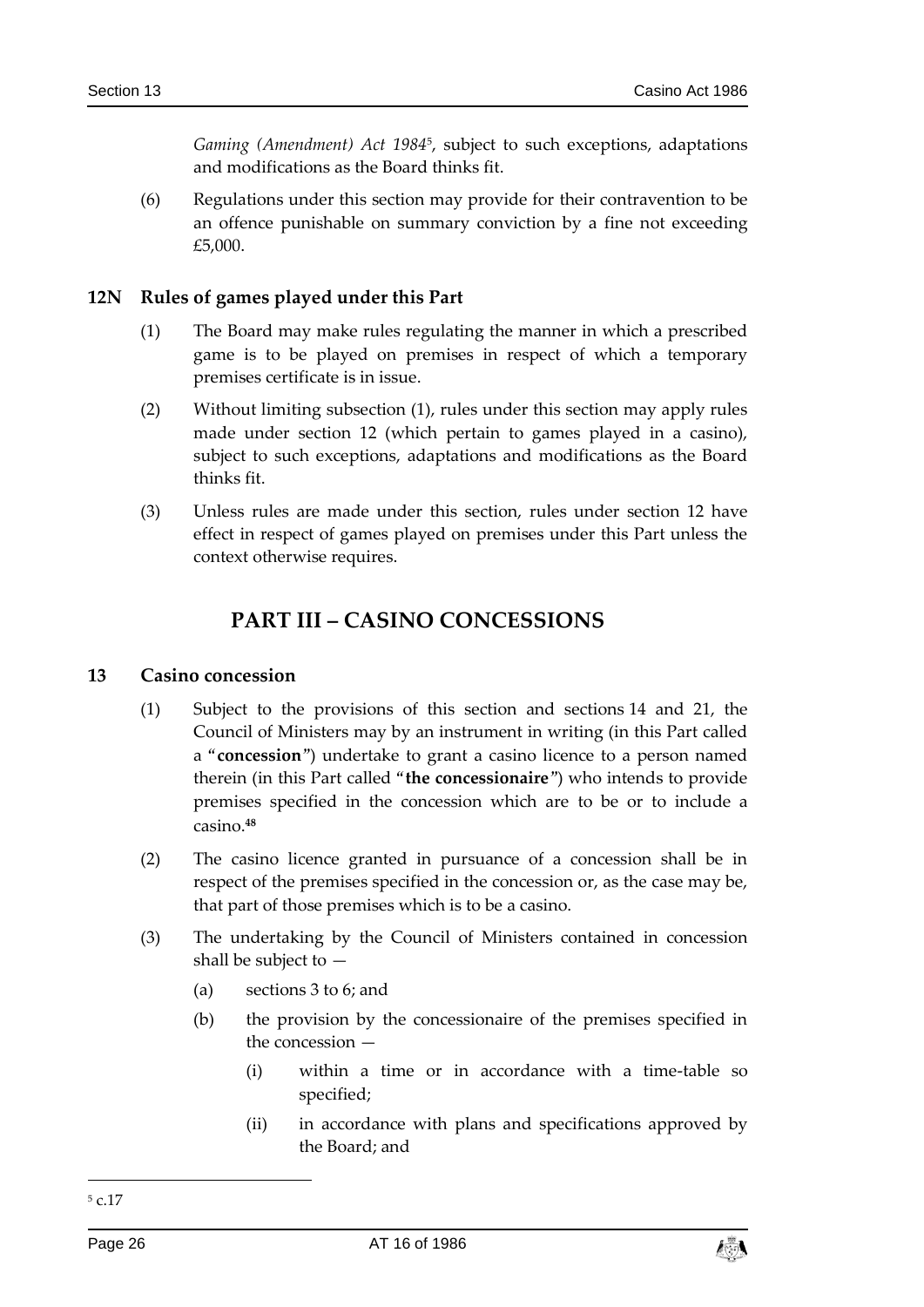- (iii) to the satisfaction of the Board.**<sup>49</sup>**
- (4) The Council of Ministers shall not grant a concession to any person unless he appears to the Council of Ministers to be a person to whom a casino licence may be granted by virtue of section 3(6) (except paragraph (c)).**<sup>50</sup>**
- (5) The Council of Ministers may by notice in writing to the concessionaire revoke a concession —
	- (a) if he fails to complete the provision of the premises specified in the concession in accordance with subsection (3)(b); or
	- (b) if it is satisfied that any information given to the Council of Ministers by or in relation to him in connection with the grant of the concession or any other matter relating thereto was to his knowledge false in any material particular.**<sup>51</sup>**
- (6) The Council of Ministers may, with the consent of the concessionaire, by an instrument in writing vary a concession —
	- (a) by the substitution of another person for the concessionaire; or
	- (b) by varying the description of the premises to be provided by him or the time within which, or the timetable in accordance with which, they are to be provided.**<sup>52</sup>**
- (7) Subsections (4) and (5)(b) apply to the variation of a concession under subsection (6)(a) as they apply to the grant of a concession.**<sup>53</sup>**
- (8) Section 6(1) and (3) (appeals) applies to  $-$ 
	- (a) the revocation of a concession under subsection (5); and
	- (b) the refusal by the Council of Ministers to grant a casino licence to the concessionaire in accordance with a concession;**<sup>54</sup>**

as it applies to a refusal to renew a casino licence, and any such revocation or refusal may not, otherwise than in accordance with section 6(l), be questioned in any legal proceedings whatever.

(9) In this section and section 14 references to the provision of premises include the erection of new premises and the conversion, extension, alteration or refurbishment of existing premises, and 'provided' shall be construed accordingly.

#### <span id="page-26-0"></span>**14 Deposits**

- (1) The Council of Ministers may before granting a concession require the concessionaire to deposit with the Treasury a sum to be provided in accordance with the concession. **55**
- (2) Unless forfeited under subsection (4), a deposit shall be repaid to the concessionaire, with interest in accordance with subsection (3) from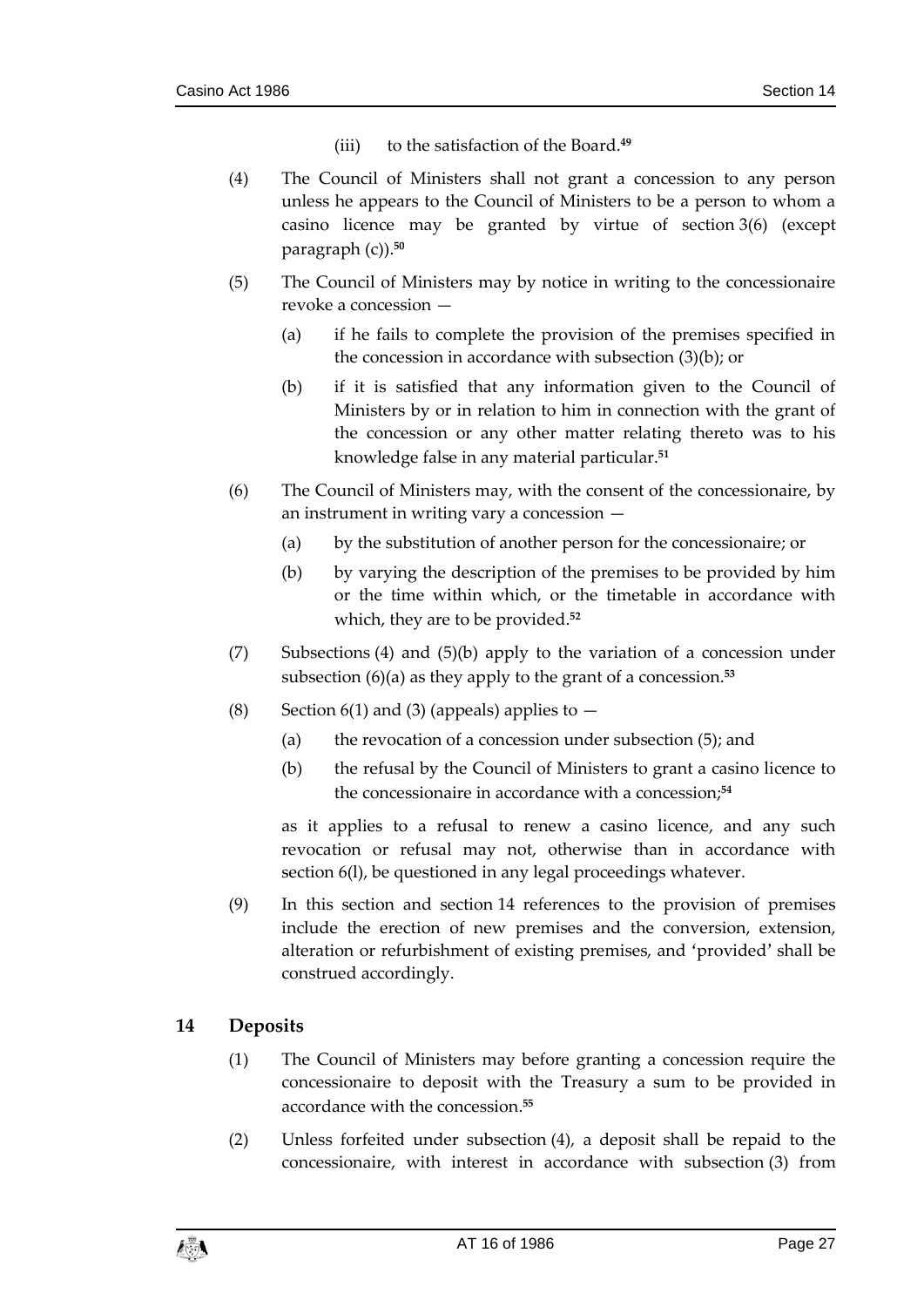making of the same until repayment, on completion of the premises in accordance with section 13(3)(b).**<sup>56</sup>**

- (3) The interest payable under subsection (2) shall be calculated at the rate from time to time payable by the Isle of Man Bank Limited on ordinary deposit accounts at 7 days' notice of withdrawal, compounded at 6 monthly rests.
- (4) If the concession is revoked in accordance with section 13(5), a deposit shall, subject to any order made on appeal, be forfeited and paid into the general revenue of the Island.**<sup>57</sup>**

# <span id="page-27-0"></span>**PART IV – MISCELLANEOUS AND SUPPLEMENTAL**

# <span id="page-27-1"></span>**15 Power of court to prohibit persons convicted of offences from entering casino**

- (1) Where any person is convicted by a court of an offence and the court is of the opinion that by reason of the nature of that offence, or of the circumstances under which it was committed, it is undesirable that the person so convicted should be permitted to enter a casino or any part or parts thereof, the court may make an order prohibiting him from entering a casino or the parts or parts thereof specified in such order, for such period as may be specified therein.
- (1A) For the purposes of subsection (1), premises in respect of which a temporary premises certificate is in issue under Part IIA (temporary premises certificates) are to be treated as parts of the casino of the holder of the casino licence specified in the certificate."**<sup>58</sup>**
- (2) Where a court makes an order under the provisions of subsection (1), the clerk of that court shall as soon as practicable serve a copy of the order on every person who is the holder of a casino licence.
- (3) Every person who contravenes an order under subsection (1) shall be guilty of an offence and be liable on summary conviction to a fine not exceeding £1,000.

#### <span id="page-27-2"></span>**16 Exemption from certain enactments**

- (1) [Repealed]**<sup>59</sup>**
- (2) [Repealed]**<sup>60</sup>**
- (3) and (4) [Repealed]**<sup>61</sup>**
- (5) [Repealed]**<sup>62</sup>**
- (6) The following enactments shall not apply to a casino
	- (a) the *Music and Dancing Act 1961*; and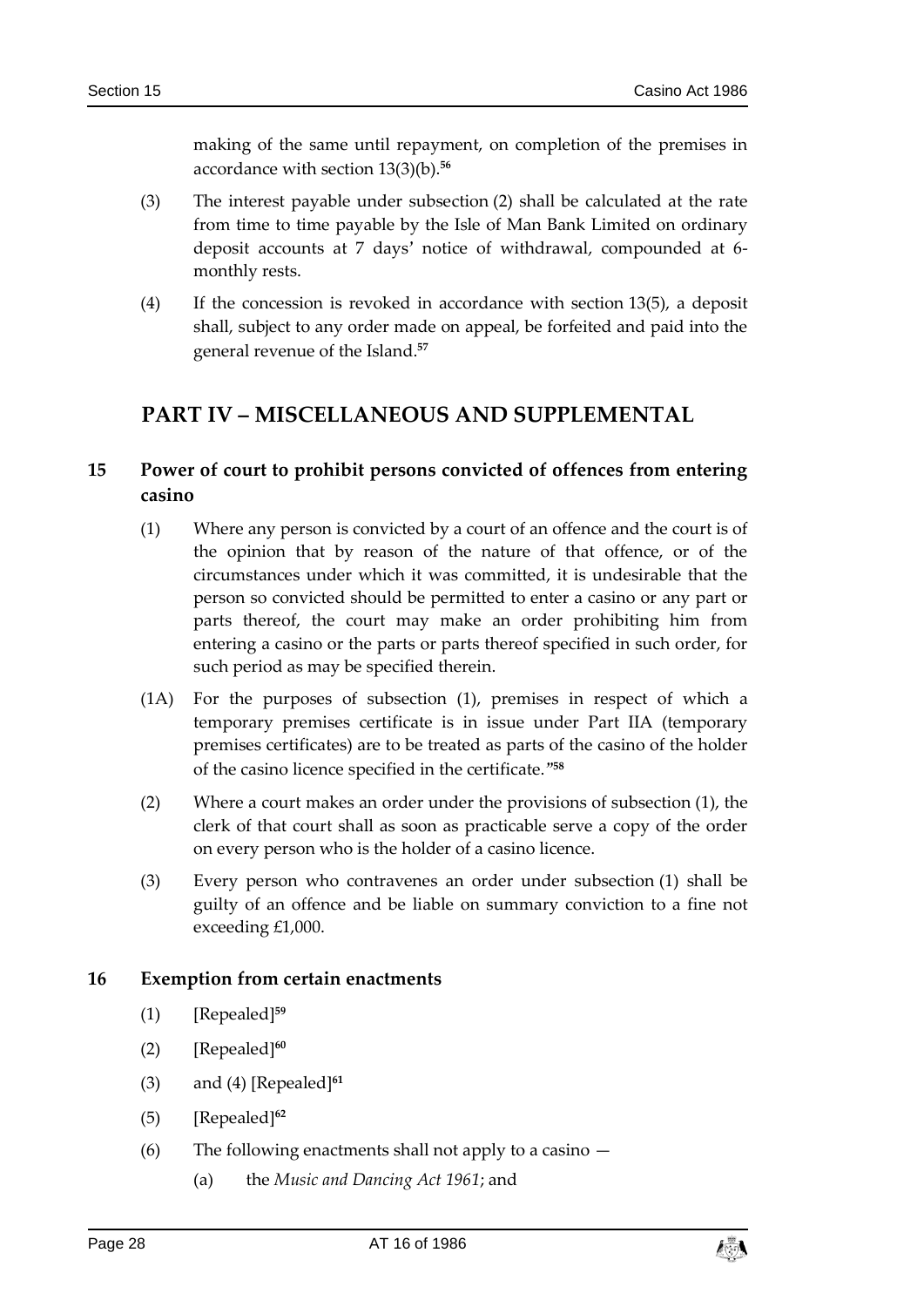(b) [Repealed]**<sup>63</sup>**

## <span id="page-28-0"></span>**17 Licences etc not to be assigned**

Subject to section  $13(6)(a)$ , neither a casino licence nor the benefit of any undertaking on the part of the Board contained in a concession shall be capable of being assigned.

## <span id="page-28-1"></span>**18 Prohibition of use of word 'casino'**

- (1) Without prejudice to regulations under section 11, no person shall use the word 'casino' as the name or as part of the name of any trade or business premises unless the same are a casino or a part of a casino.
- (1A) Nothing in subsection (1) applies to the use, in accordance with regulations under section 21 of the *Online Gambling Regulation Act 2001*, of the word 'casino' in relation to the conduct of online gambling authorised by a licence under section 4 of that Act.**<sup>64</sup>**
- (2) Any person contravening subsection (1) shall be guilty of an offence and liable on summary conviction to a fine not exceeding £5,000.

#### <span id="page-28-2"></span>**19 Right of constables etc to enter casino**

- (1) A constable or an inspector may at any time enter a casino or any part thereof for the purpose of preventing or detecting the commission of any offence against this Act or regulations made thereunder .
- (2) If any person, himself or by any person in his employ or acting with his consent, without reasonable excuse fails or refuses to admit a constable or inspector who demands entry to a casino or any part thereof in pursuance of this section he shall be guilty of an offence and liable on summary conviction to a fine not exceeding £5,000.
- (3) For the purposes of this section, premises in respect of which a temporary premises certificate is in issue under Part IIA (temporary premises certificates) are to be treated as parts of the casino of the holder of the casino licence specified in the certificate.**<sup>65</sup>**

## <span id="page-28-3"></span>**20 Offences by body corporate**

Where a person convicted of an offence against this Act, or against any regulations made thereunder, is a body corporate, every person who at the date of the commission of the offence was a director or officer of the body corporate shall also be deemed to be guilty of that offence unless he proves that the offence was committed without his knowledge.

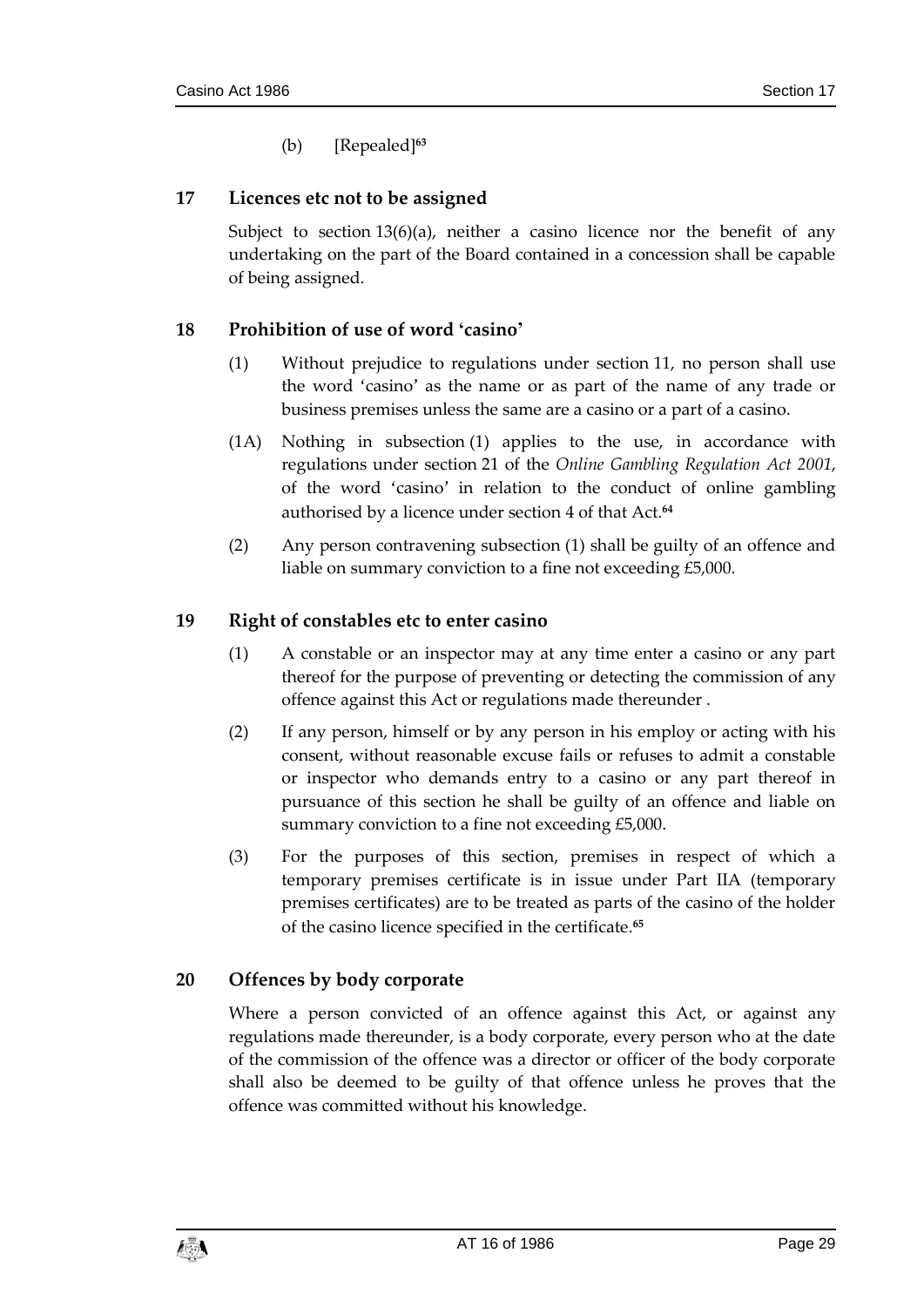## <span id="page-29-0"></span>**21 Approval of orders and regulations**

None of the following shall have effect unless it has or they have been approved by Tynwald —

- (a) [Repealed]**<sup>66</sup>**
- (b) regulations under section 11 or section 12M**<sup>67</sup>**;
- (c) a concession;
- (d) [Repealed]**<sup>68</sup>**
- (e) a casino licence granted otherwise than pursuant to a concession.

#### <span id="page-29-1"></span>**22 Interpretation**

In this Act —

- "**associated premises**", in relation to a casino, means premises specified in the licence pursuant to section 3(1A)(b);**<sup>69</sup>**
- "**beneficial owner**" and "**beneficial ownership**" shall be construed in accordance with section 7(5);

"**the Board**" means the Isle of Man Gambling Supervision Commission;**<sup>70</sup>**

"**casino**" means premises specified in a casino licence pursuant to section 3(l);

"**casino licence**" means a licence granted under section 3;

"**concession**" means an instrument in writing made pursuant to section 13(1);

- "**gaming**" means the playing of a game of chance for winnings in money or money's worth;
- "**gaming room**" means a room in a casino used for gaming;
- "inspector" means a person appointed or seconded as an inspector under section  $2(2)(b)$ ;
- "**liquor**" has the same meaning as in the *Licensing Act 1995*; **71**
- "**prescribed**" means prescribed by regulations under section 11 or section 12M; **72**
- "**quoted company**" means a company the shares in which are quoted on a recognised stock exchange in the United Kingdom;
- "**relevant share**", in relation to a body corporate, means a share carrying the right to vote in all circumstances at a general meeting of the body, and "**relevant share capital**" has a corresponding meaning.

#### <span id="page-29-2"></span>**23 Commencement and transitional provisions**

(1) The following provisions of this Act shall come into operation on the passing of this Act —

section 2;

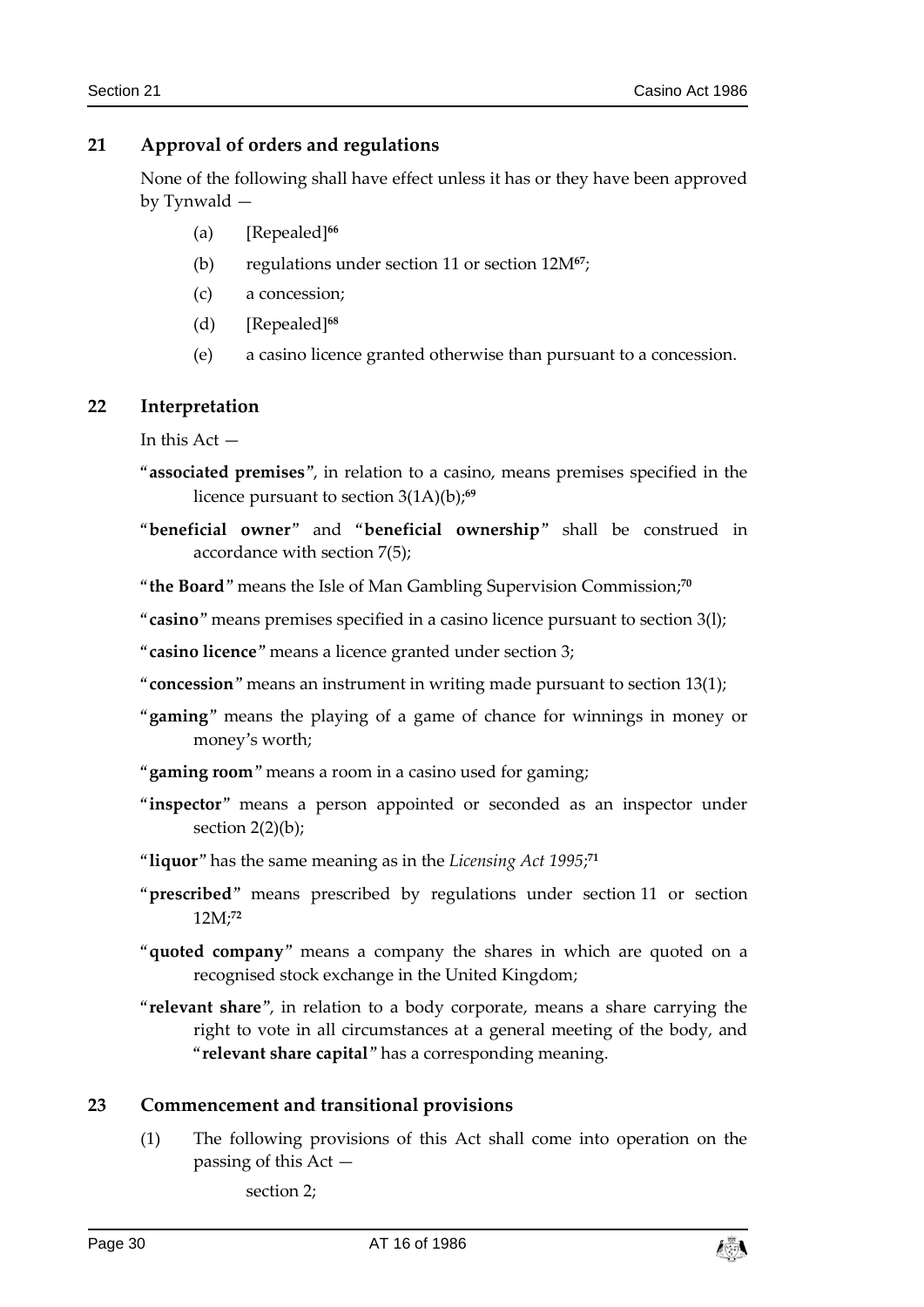Parts II and III; and

sections 21 to 23 and 25;

but no casino licence shall be granted so as to come into force before the 20th March 1987.**<sup>73</sup>**

(2) The following provisions of this Act shall come into operation on the 16th December 1986 —

section 1;

section 24, so far as it relates to the provisions of Schedules 2 and 3 specified below;

paragraphs 2, 4 and 6(2)(b) of Schedule 2 and Part I of Schedule 3.**<sup>74</sup>**

(3) This Act, other than the provisions specified in subsections (1) and (2), shall come into operation on the 20th March 1987.

## <span id="page-30-0"></span>**24 Amendments**

- (1) The enactments specified in Schedule 2 are amended in accordance with that Schedule.
- (2) [Repealed]**<sup>75</sup>**

#### <span id="page-30-1"></span>**25 Short title**

This Act may be cited as the Casino Act 1986.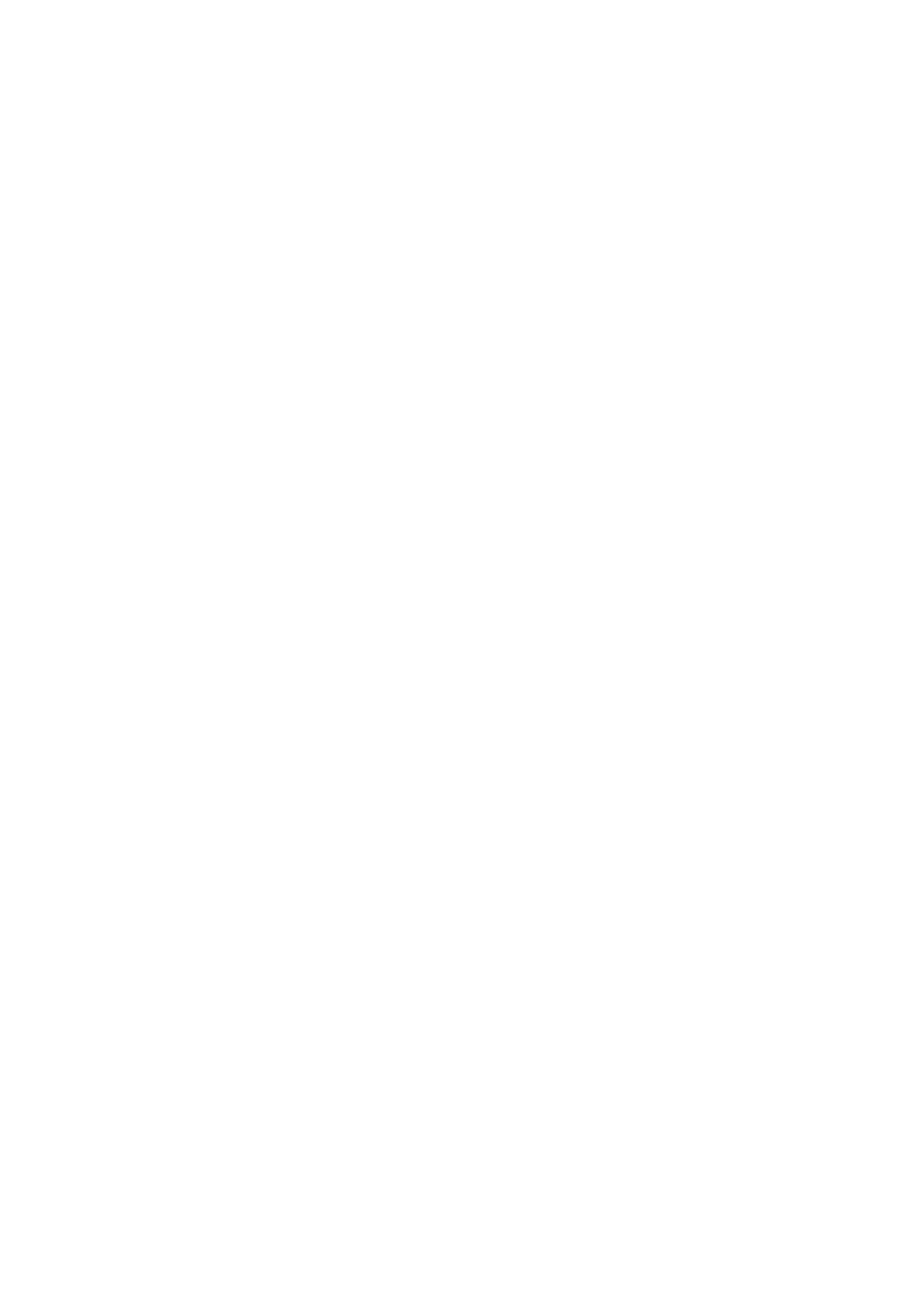# **SCHEDULE 1**

# <span id="page-32-1"></span><span id="page-32-0"></span>**EXCEPTIONS, ADAPTATIONS AND MODIFICATIONS SUBJECT TO WHICH THE LICENSING ACT 1995 APPLIES**<sup>76</sup>

#### Section 8**<sup>77</sup>**

1. References to a licence or an on-licence shall be construed as references to a licence under section 8(2) or 12H(3) of this Act (as the context requires) and "holder of a licence" and "licensed premises" shall be construed accordingly.**<sup>78</sup>**

1A. Section 14 shall apply subject to the modification that —

- (a) the casino and any associated premises; and
- (b) any premises in respect of which a temporary premises certificate is in issue under Part IIA (temporary premises certificates),

are to be treated as the premises in respect of which the relevant onlicence is granted.**<sup>79</sup>**

- 2 and 3. [Repealed]**<sup>80</sup>**
- 4. The following provisions shall not apply —

Part 1 (licensing courts);

Part 2 (liquor licensing) except section 9(1), (2) and (7), section 14 and (so far as they are applied by section  $14(5)$ ) sections  $6(4)$ , 7 and  $9(5)$ , (6) and  $(9)$ ;

section 28 (music and dancing);

sections 29 to 31 (alterations, etc.);

section 32 (notices);

section 37 (gaming);

section 44 (inspection);

Part 4 (registered clubs);

section 56 (appeals);

section 60 (supply of liquor by clubs);

section 66 (disqualification).**<sup>81</sup>**

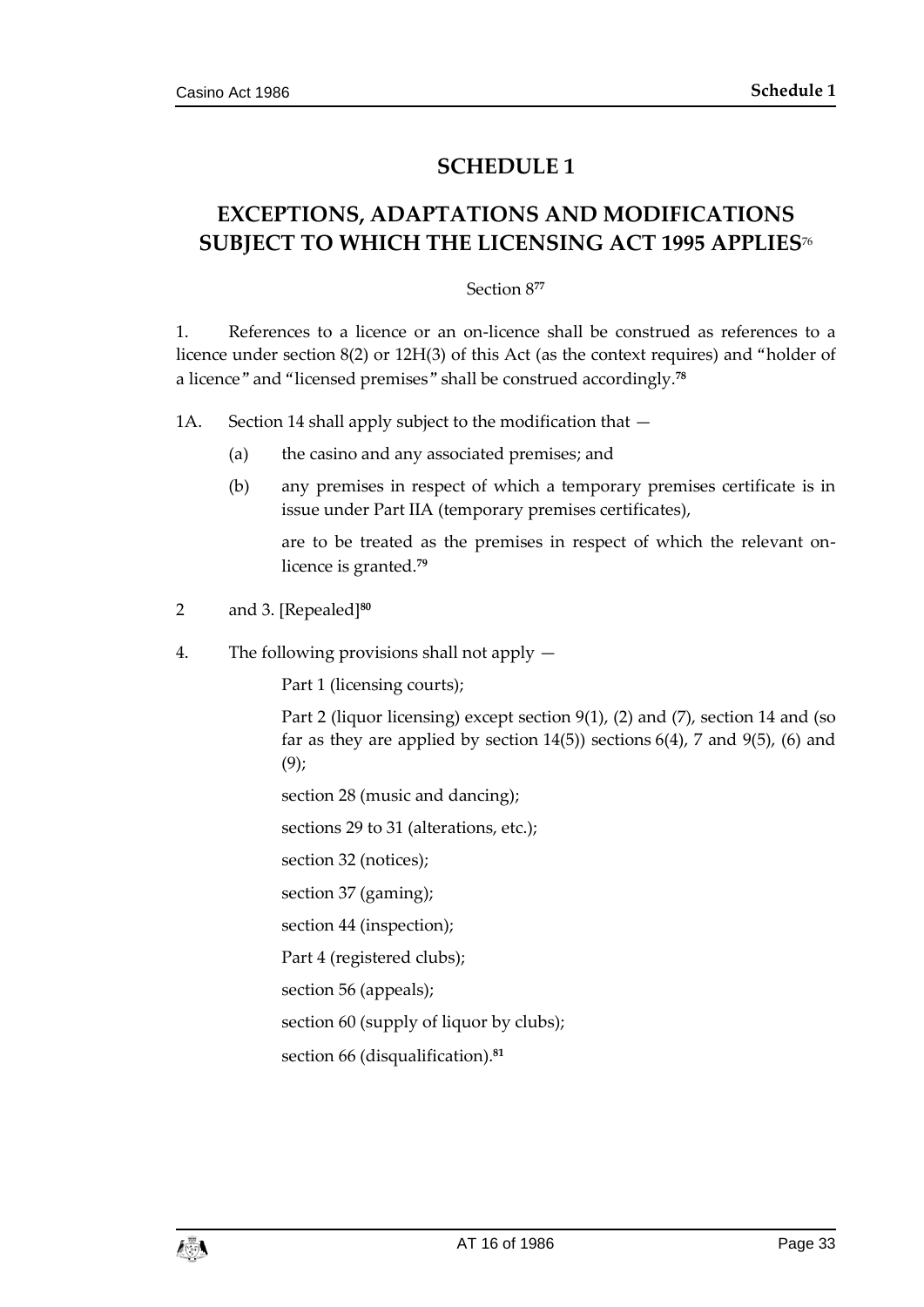# **SCHEDULE 2**

# **CONSEQUENTIAL AMENDMENTS**

Section 24(1)

<span id="page-33-1"></span><span id="page-33-0"></span>[Sch 2 amended by Payment of Members' Expenses Act 1989 Sch 2, by SD439/04 and by Audit Act 2006 Sch 2, and amends the following Acts —

Betting Act 1970 q.v.

<span id="page-33-2"></span>Gaming (Amendment) Act 1984 q.v.]

# **SCHEDULE 3**82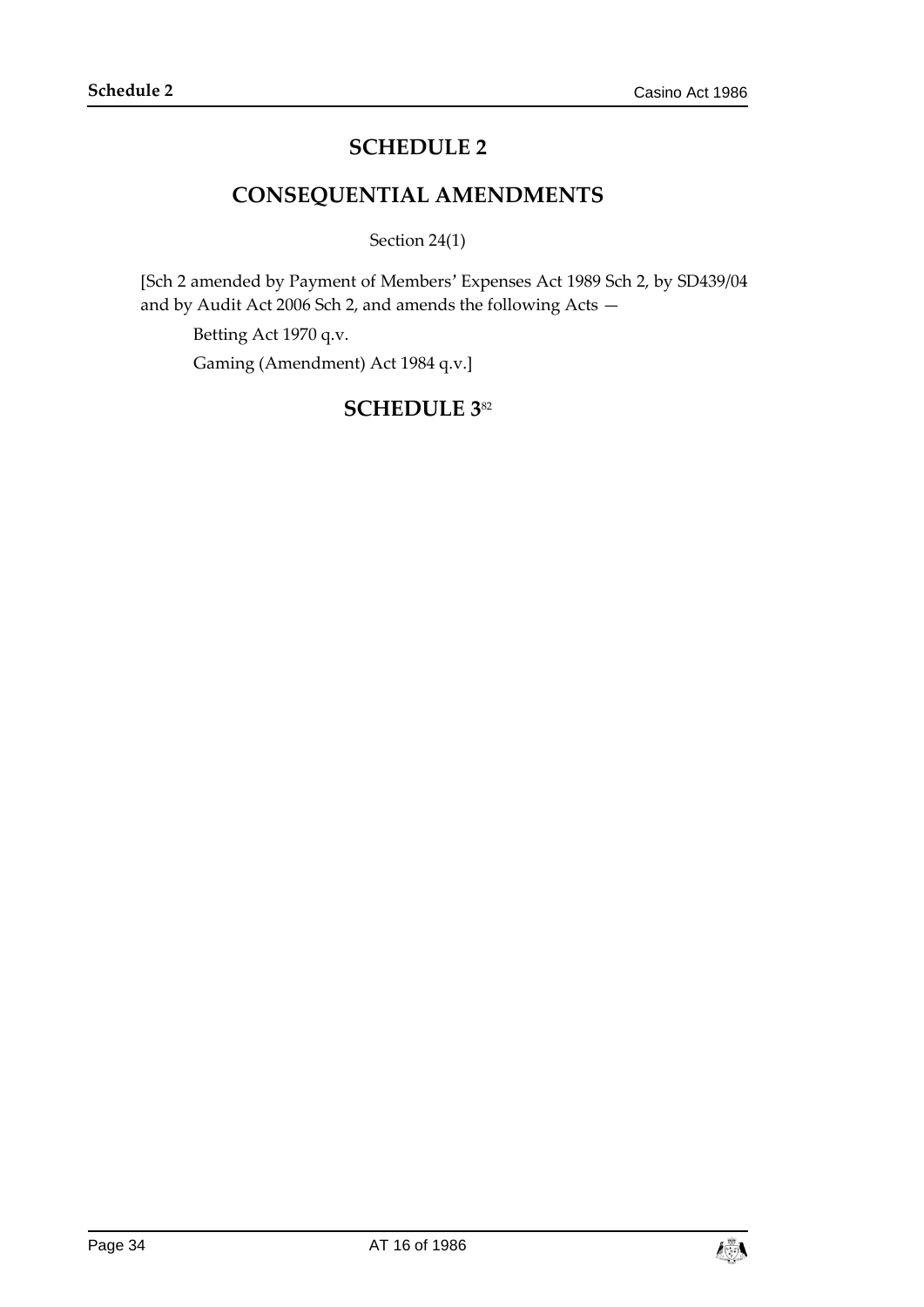# <span id="page-34-0"></span>**ENDNOTES**

# <span id="page-34-1"></span>**Table of Legislation History**

| Legislation | <b>Year and No</b> | Commencement |
|-------------|--------------------|--------------|
|             |                    |              |
|             |                    |              |
|             |                    |              |
|             |                    |              |

## <span id="page-34-2"></span>**Table of Renumbered Provisions**

| Original | Current |  |
|----------|---------|--|
|          |         |  |
|          |         |  |
|          |         |  |
|          |         |  |

## <span id="page-34-3"></span>**Table of Endnote References**

 $\overline{a}$ 

Subs (4) repealed by Government Departments Act 1987 Sch 4.

 S 1A inserted by Gaming, Betting and Lotteries Act 1988 Sch 6 and amended by GC155/91.

Subss (2) to (5) repealed by Gaming, Betting and Lotteries Act 1988 Sch 6.

Para (c) amended by GC155/91.

```
13 Subs (6) amended by GC155/91.
```

```
14 Subs (7) repealed by Miscellaneous Provisions Act 1986 Sch 2.
```
S 1 heading amended by Casino (Amendment) Act 2012 s 4.

Subs (1) substituted by Gambling (Amendment) Act 2006 Sch 3.

Subs (2) repealed by Casino (Amendment) Act 2012 s 4.

Subs (3) repealed by Casino (Amendment) Act 2012 s 4.

Para (a) repealed by Gaming, Betting and Lotteries Act 1988 Sch 6.

Subs (2) repealed by Gambling (Amendment) Act 2006 Sch 3.

Subs (1) amended by GC155/91.

Subs (1A) inserted by Gaming, Betting and Lotteries Act 1988 Sch 6.

Subs (8) repealed by Gaming, Betting and Lotteries Act 1988 Sch 6.

Para (b) amended by Gaming, Betting and Lotteries (Amendment) Act 1996 s 3.

Subs (1) amended by Gaming, Betting and Lotteries Act 1988 Sch 6 and by GC155/91.

Subs (2) amended by Gaming, Betting and Lotteries Act 1988 Sch 6 and by GC155/91.

Para (za) inserted by Casino (Amendment) Act 2018 s 4.

Para (a) substituted by Gaming, Betting and Lotteries Act 1988 Sch 6.

Subpara (iii) inserted by Casino (amendment) Act 2018 s 4.

Para (f) amended by Miscellaneous Provisions Act 1986 s 5.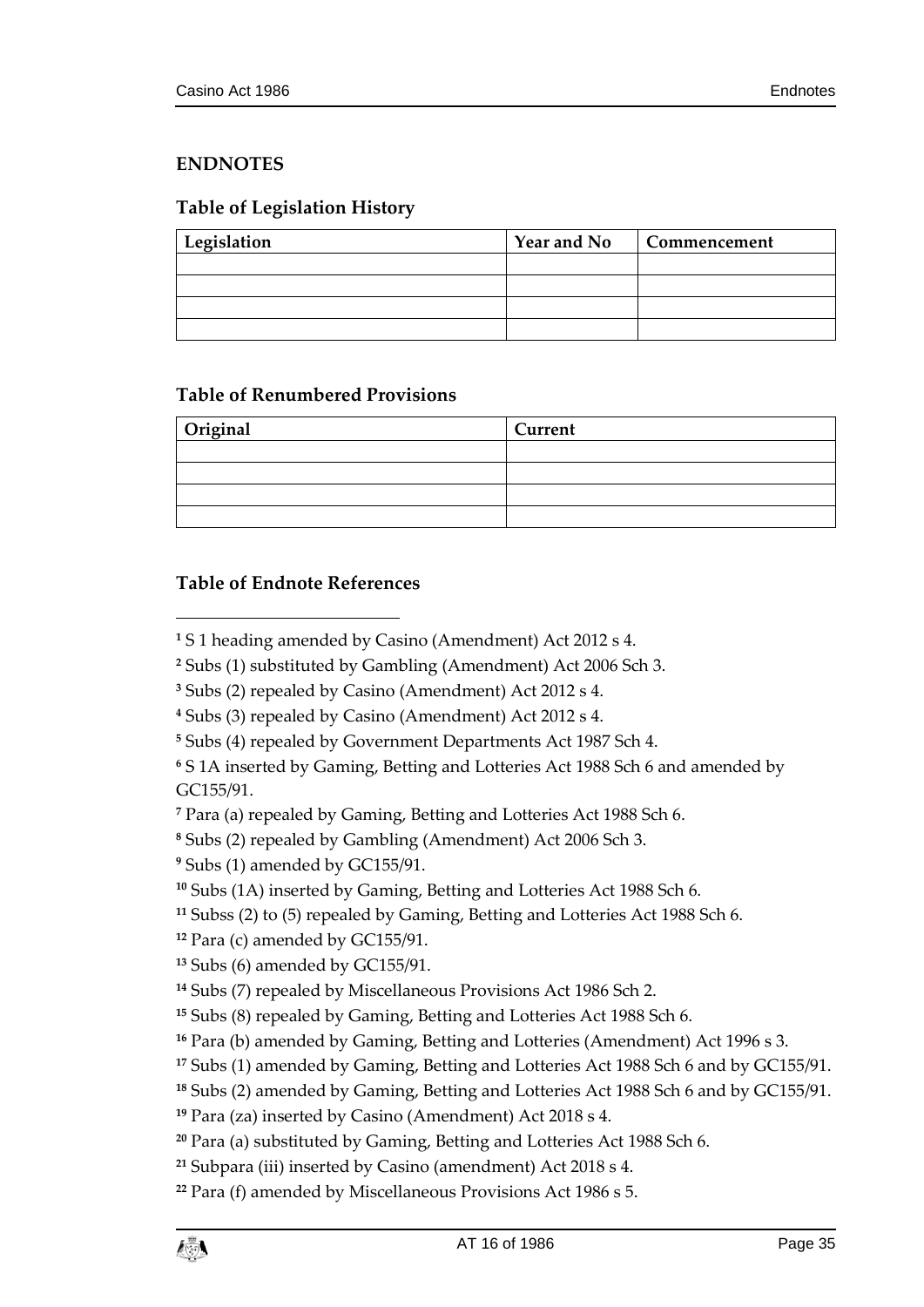Para (h) amended by Gaming, Betting and Lotteries Act 1988 Sch 6. Subs (4) repealed by Gaming, Betting and Lotteries Act 1988 Sch 6. Para (c) amended by SD352/09. Subs (6) amended by Miscellaneous Provisions Act 1986 s 5. Subs (7) inserted by Casino (Amendment) Act 2018 s 4. Subs (3A) inserted by Gaming, Betting and Lotteries Act 1988 Sch 6. Subs (4) substituted by Gaming, Betting and Lotteries Act 1988 Sch 6 and amended by GC155/91. Subs (5) repealed by Casino (Amendment) Act 1990 Sch. Para (a) substituted by Gaming, Betting and Lotteries Act 1988 Sch 8. Subs (7) amended by Gaming, Betting and Lotteries Act 1988 Sch 6. Subs (11) repealed by Gaming, Betting and Lotteries Act 1988 Sch 6. Para (za) inserted by Casino (Amendment) Act 2018 s 5. Para (a) amended by Gaming, Betting and Lotteries (Amendment) Act 1996 s 3 and by Statute Law Revision Act 1997 Sch 1. Subs (1A) inserted by Casino (Amendment) Act 2018 s 5. S 5A inserted by Casino (Amendment) Act 1990 s 1. S 6 repealed by Gambling Supervision Act 2010 Sch 5. Definition of "the court" amended by SD352/09. Subs (1) amended by Licensing Act 1995 Sch 3. Subs (2) substituted by Gaming, Betting and Lotteries (Amendment) Act 1996 s 3. Subs (4) amended by Gaming, Betting and Lotteries (Amendment) Act 1996 s 3. Subs (4) amended by Gaming, Betting and Lotteries Act 1988 Sch 8.

- Para (a) substituted by Gaming, Betting and Lotteries Act 1988 Sch 6.
- Para (b) repealed by Audit (Amendment) Act 2015 s 26.
- Para (c) repealed by Audit (Amendment) Act 2015 s 26.
- Part IIA inserted by Casino (Amendment) Act 2012 s 5.
- Subs (1) amended by GC155/91.
- Subs (3) amended by GC155/91.
- Subs (4) amended by GC155/91.
- Subs (5) amended by GC155/91. Para (b) amended by GC155/91.
- Subs (6) amended by Gaming, Betting and Lotteries Act 1988 Sch 6 and by GC155/91.
- Subs (7) amended by Miscellaneous Provisions Act 1986 s 5.
- Para (b) amended by GC155/91.
- Subs (1) amended by GC155/91 and by Casino (Amendment) Act 2018 s 6.
- Subs (2) amended by Casino (Amendment) Act 2018 s 6.
- Subs (4) amended by Casino (Amendment) Act 2018 s 6.
- Subs (1A) inserted by Casino (Amendment) Act 2012 s 6.
- Subs (1) repealed by Gaming, Betting and Lotteries Act 1988 Sch 9.
- Subs (2) repealed by Casino (Amendment) Act 2012 s 7.
- Subss (3) and (4) repealed by Gaming, Betting and Lotteries Act 1988 Sch 9.
- Subs (5) repealed by Casino (Amendment) Act 2012 s 7.